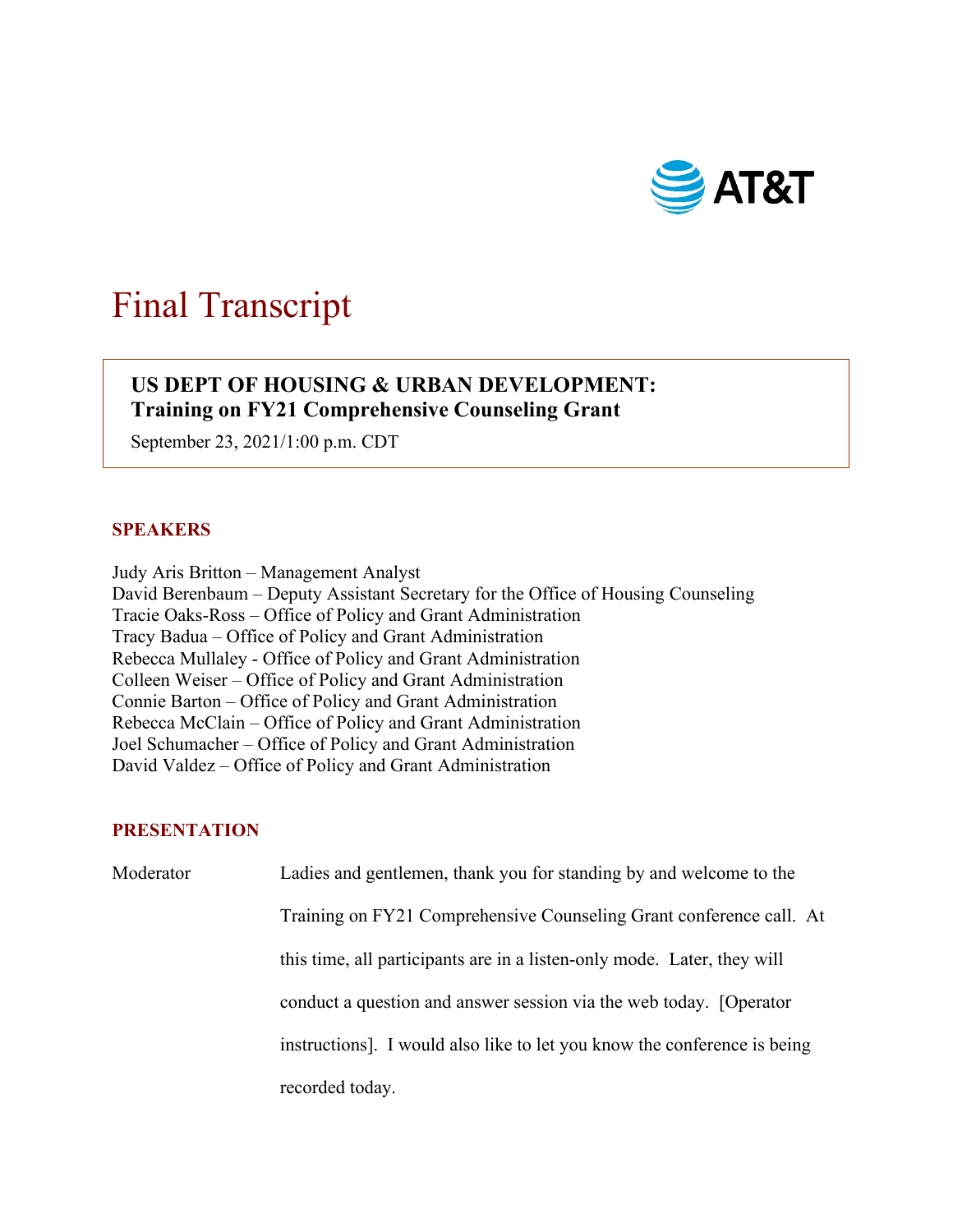I will turn the conference over to Ms. Judy Aris [ph] Britton, Management Analyst. Please, go ahead.

Judy Thanks, Marybeth. Hi, everybody. Welcome to our grant application training today. You can go to the next slide, please. I'm just going to give you some brief logistics before the meeting. I want to let you know, as Marybeth said, it's being recorded and the playback number along with the PowerPoint and the transcript will be available on HUD Exchange about seven to ten days after the webinar.

> The handouts were sent out earlier today to all participants. They're a little big, so we have not put them in the control panel. If you want a copy of the handout delivered to you, please go ahead and send out the chat that you'd like the handout. Next slide.

Questions will only be taken through the questions box in the control panel for this training. And if you have any questions afterwards, or during that you just want to send separately, you can send them to [housing.counseling@hud.gov.](mailto:housing.counseling@hud.gov) We're going to do our best to get to the questions in the chatbox as we go through the training but we'll get some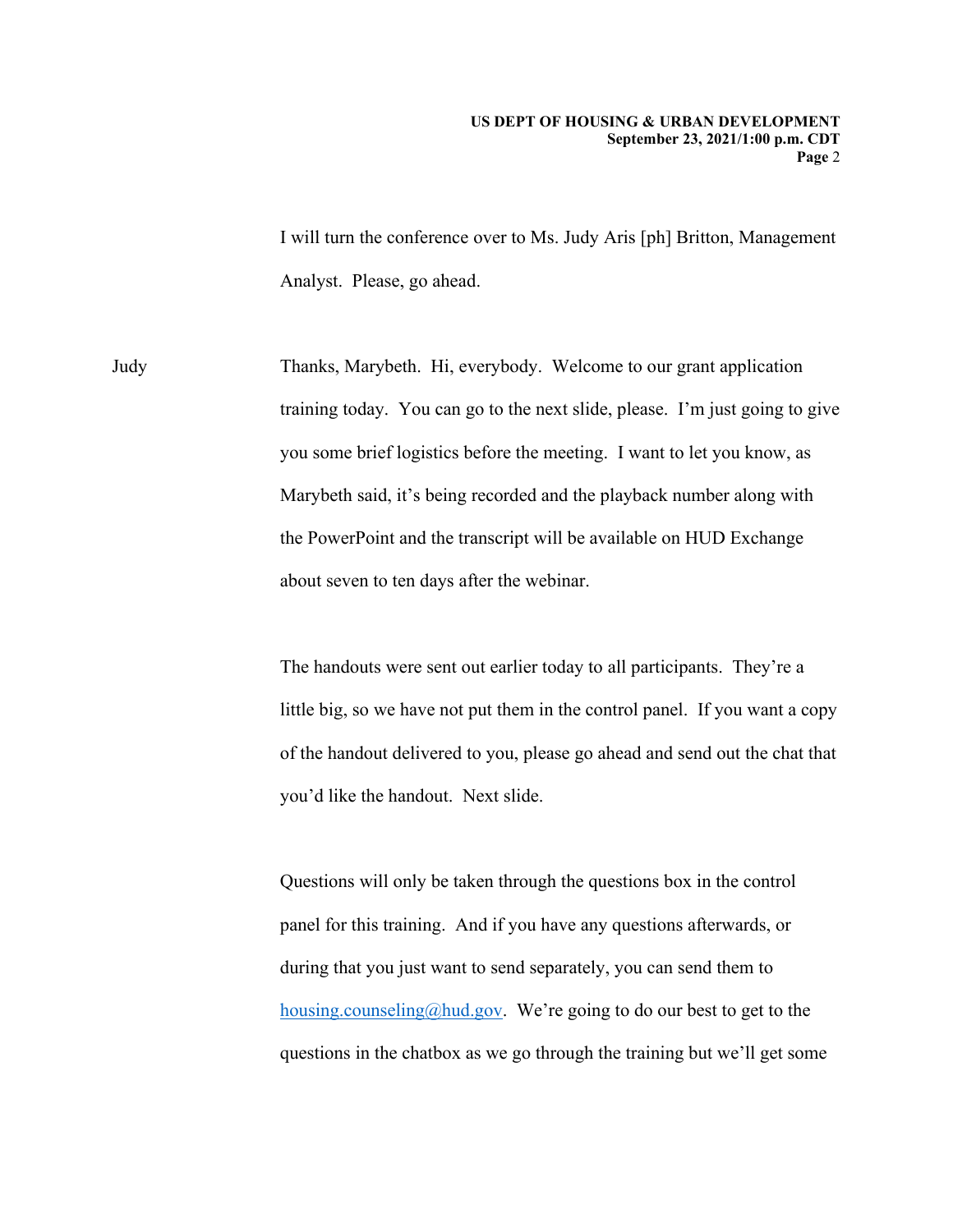information out to you probably through an FAQ if they're not answered during the call today. Next slide.

please. If you logged into the webinar you'll receive a certificate within 48 hours. You can print that certificate and save it for your records. Next one

Of course, after the meeting we'll archive the webinar and you can find it by date and topic. You can get credit for the training as well. Next one.

You can also go to our training digest on the HUD Exchange to find other training as well as, again, this archived webinar and other archived webinars that are located there. You can see upcoming training there as well.

With that, I'd like to turn it over to David Berenbaum. He is our Deputy Assistant Secretary for the Office of Housing Counseling.

David B. Thanks, Judy. Hi, everyone. Thank you for joining us today for this important grant application briefing. HUD-approved housing counseling organizations across the nation have stepped up to assume a critical role in helping at-risk tenants to apply for emergency rental assistance funds, to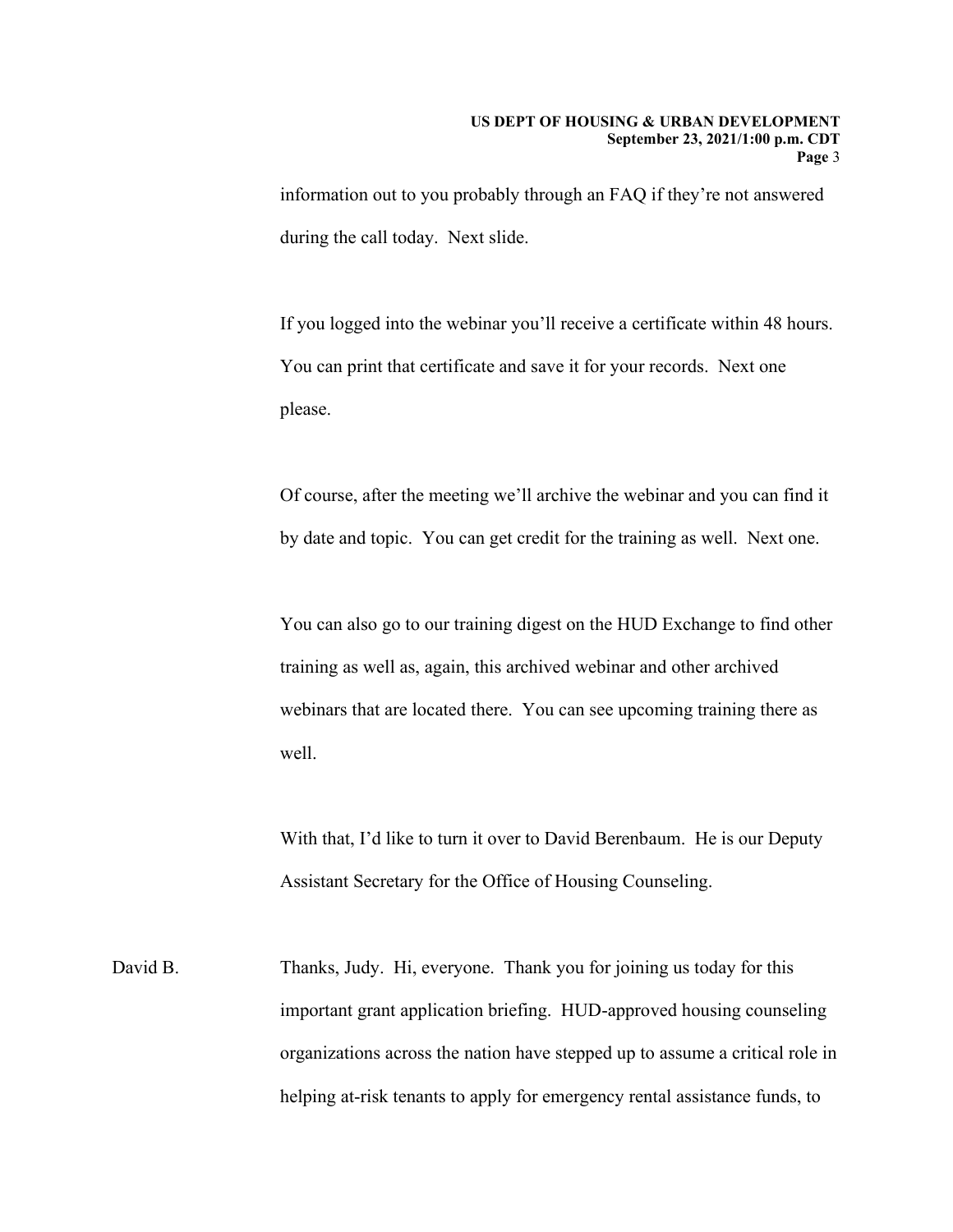#### **US DEPT OF HOUSING & URBAN DEVELOPMENT September 23, 2021/1:00 p.m. CDT Page** 4

counsel homeowners who are struggling to pay their mortgage and to provide critically needed assistance to those who were impacted by Hurricane Ida.

 through our comprehensive Notice of Funding Opportunity, or NOFO, With support for both the public and private sector, HUD-certified housing counselors are laser focused on providing professional services to help preserve the homes and financial security for millions of Americans. The \$51 million available to HUD-approved housing counseling agencies announced on September 14, 2021 will help grantees to fulfill this sweeping mission as we work together to help every individual and family have a safe and stable place to call home.

I'd like to express our entire staff's appreciation for your ongoing success and impact of ensuring that housing counseling is a vital part of the solution as we work through beyond the pandemic and ensure racial equity in housing. We, at the Office of Housing Counseling, are committed to using every tool at our disposal to support each of your efforts to help those facing housing instability improve their situations. Please, call upon us whenever we can assist to realize our shared mission to ensure that families have the knowledge they need to obtain, sustain, and retain their housing.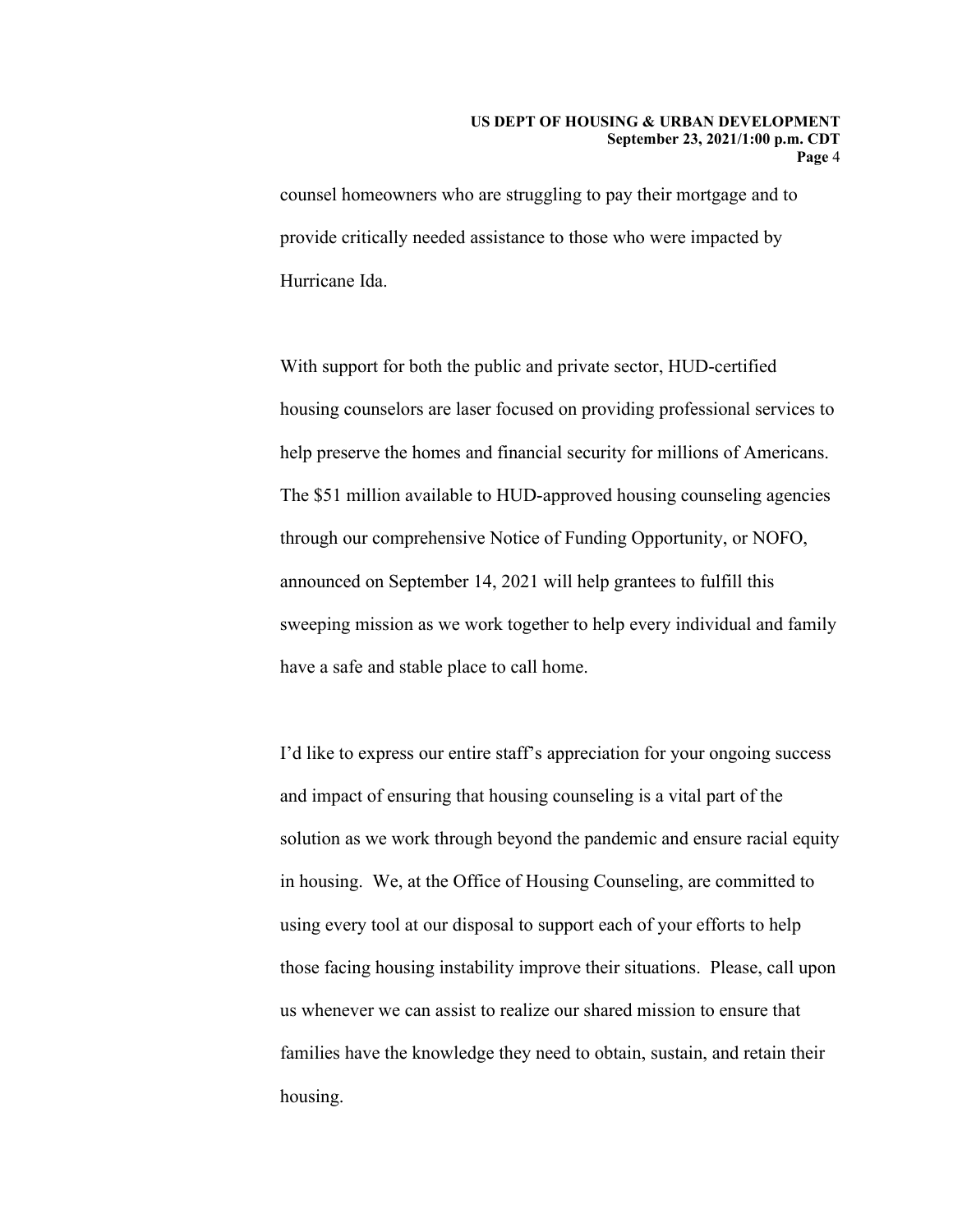**US DEPT OF HOUSING & URBAN DEVELOPMENT September 23, 2021/1:00 p.m. CDT Page** 5

 team is going to cover with you today. Highlights of the NOFO, including Let's take a look at the bright line highlights that the Housing Counseling funding up to \$51 million for comprehensive housing counseling services including up to \$3 million for historically black colleges and universities and minority-serving institutions. This was a very significant initiative focusing on racial equity as well in the program itself as a whole, we'll also be working to ensure foreclosure prevention in the HECM program.

 utilize grant funding. The due date for this NOFO is October 14, 2021. This is a two-year NOFO. Successful applicants will not need to reapply. If you are successful in completing your grantor in year one, it will be renewed for year two. The period of performance will run from April 1st of 2021 through September  $30<sup>th</sup>$  of 2022. There will be 18 months to

For those of you who are interested in applying for housing counseling training funds, the NOFO is in final clearance and we expect to announce that NOFO opportunity in the very near future.

Now, I'd like to turn it over to Tracie Oaks-Ross who is with our Office of Policy and Grant Administration. Good luck everyone, and Tracie, all yours.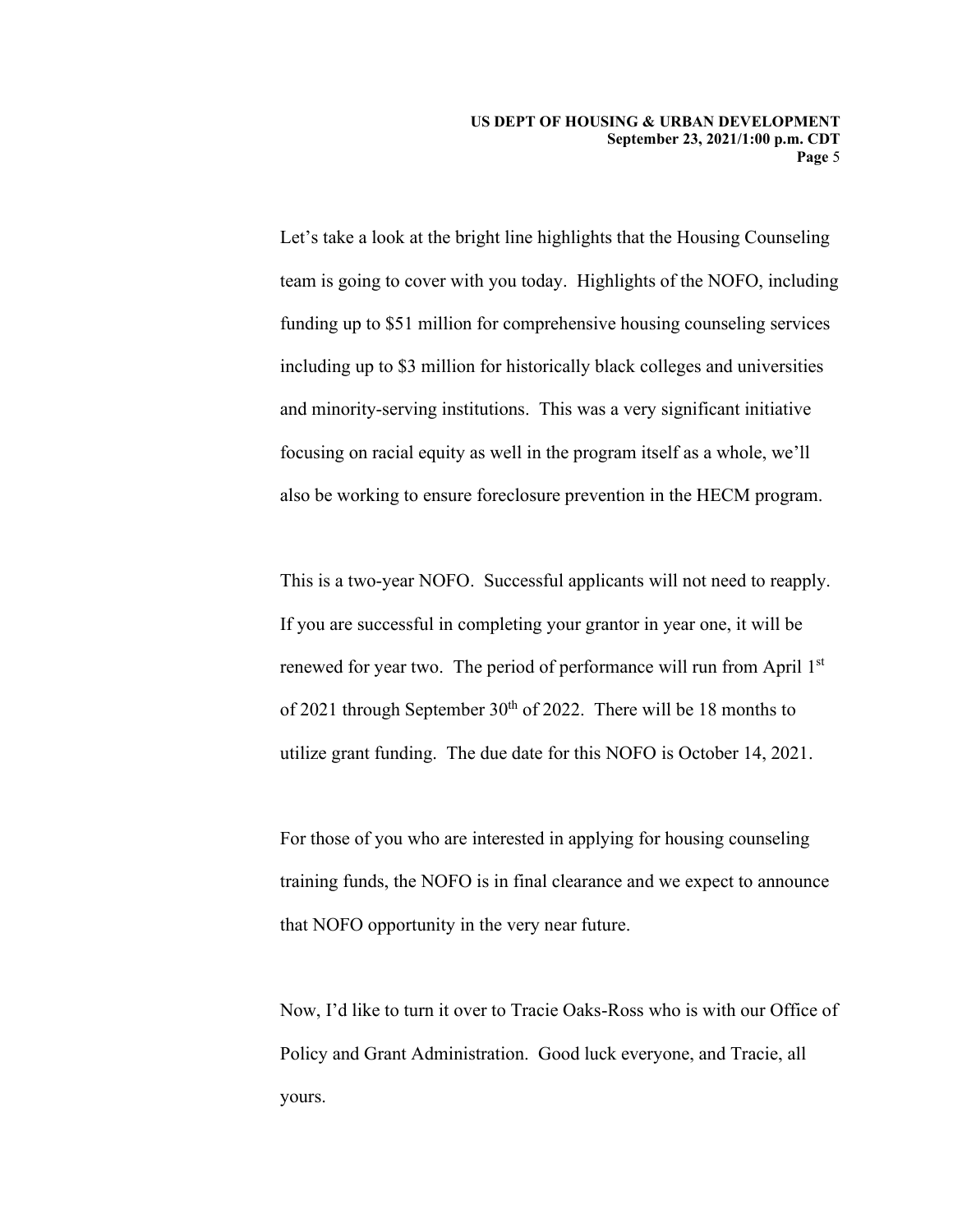Tracie first I'll start with the presenters for today. Next slide, please. Great. Thank you, David. Hello everyone, and again, by way of introduction, I am Tracie Oaks-Ross at the Office of Policy and Grant Administration. Shortly, I will lay out an agenda for today's training, but

> Starting with myself, again, I am Tracie Oaks-Ross. I'm the lead for the fiscal year 2021 NOFO. Also with me, I have my fellow colleagues from the Office of Policy and Grant Administration participating today. We have Tracy Badua, Rebecca Mullaley, Colleen Weiser, Connie Barton, Rebecca McClain, Joel Schumacher and David Valdez.

Our agenda for today will cover the changes from the previous NOFO. Then we'll talk about eligibility requirements and the funding methodology. Then, we'll go into finding and submitting the grant application at grants.gov. And lastly, we'll go over each of the rating factors and the preference points.

 recommend that everyone refer to section one of the NOFO for a more Here are some of the changes from the previous NOFO. I would also comprehensive list of changes. Just to reiterate what David mentioned, the fiscal year 2021 NOFO is a two-year NOFO. This year's NOFO will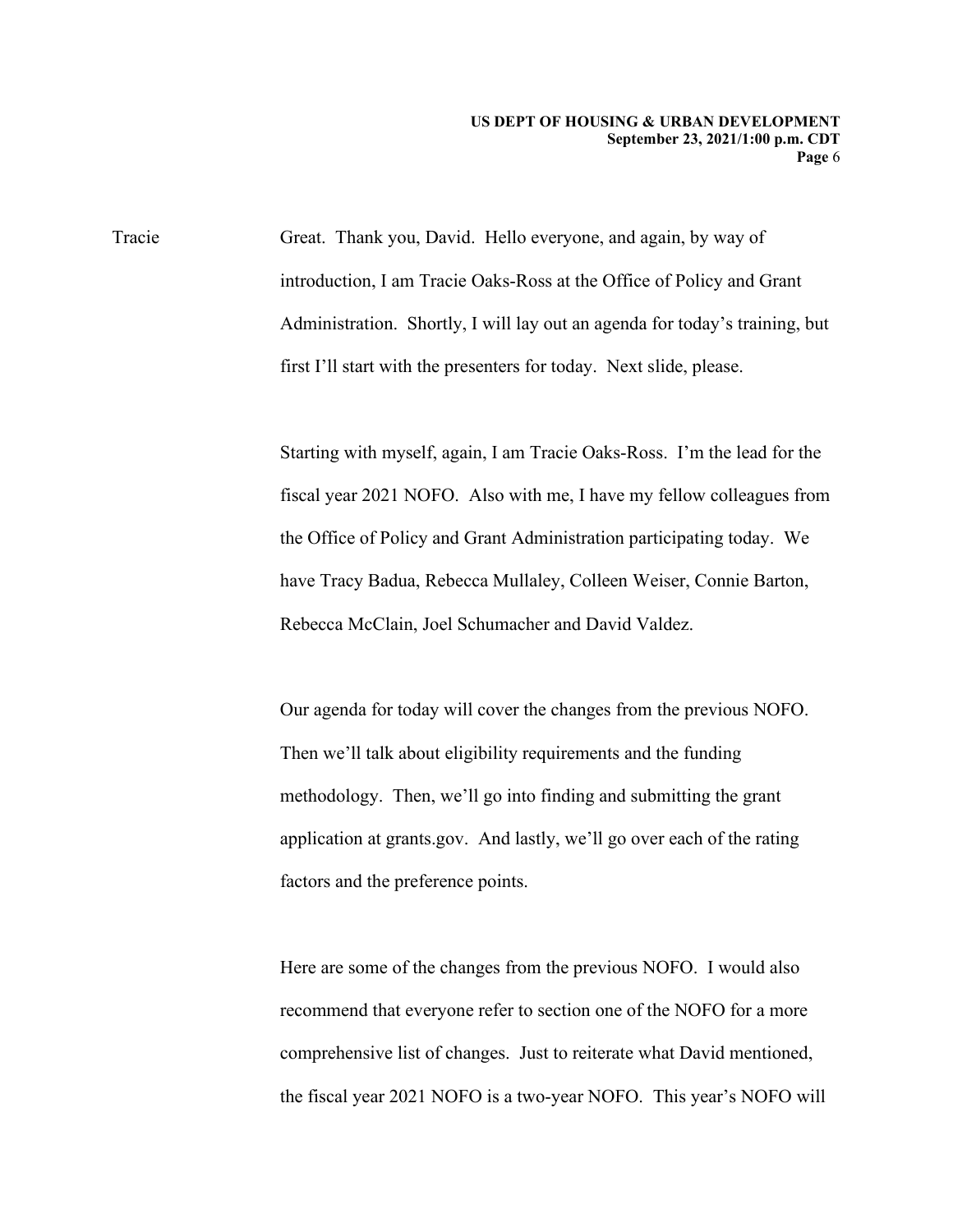provide support and assistance to HBCU and minority-serving institutions and to housing counseling agencies that provide or partner with HBCU and minority-serving institutions to provide counseling and group education. David Valdez will go into much more detail on this initiative towards the end of the presentation.

for the sub-factors. Also, we've added a new Chart E to evaluate your agency's program expenses and as many of you may recall for the past couple of NOFO cycles, the 9906 HUD-2 data fields to record your agency program expenses. For this year's NOFO you will be required to complete the Chart E to report those expenses, and the expense information that you include in Chart E will be used for rating factors 3, sub-factors B, C and D. We want to emphasize and I'm sure it will be repeated throughout the presentation when we review these rating factors or rating factor 3, if you do not provide this information in Chart E, you will not receive any points

Other changes for this year's NOFA is the minimum fundable score, which has been increased by 275 points and for preference points, agencies will not need to meet the minimum fundable score to be awarded those preference points.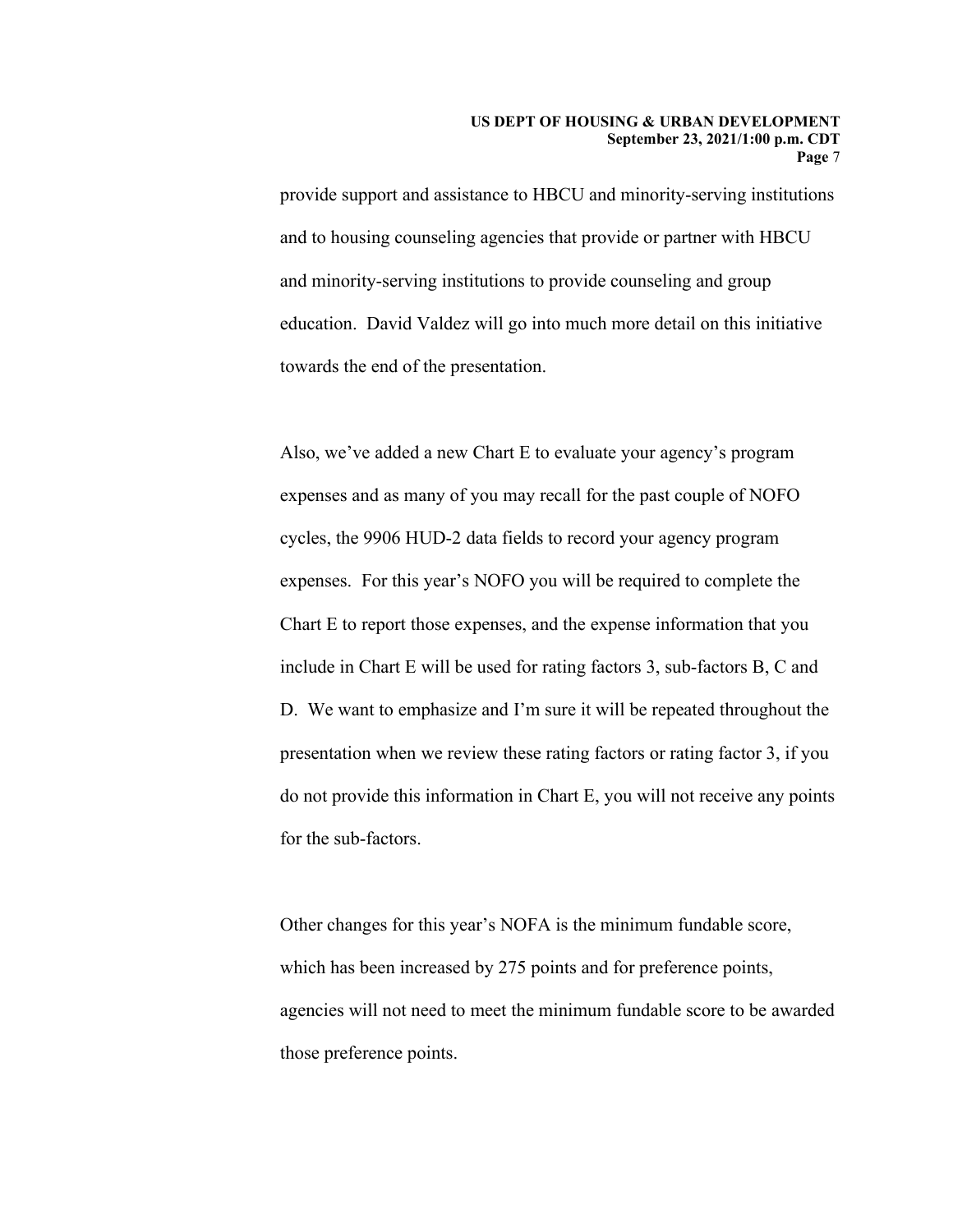For the period of performance, again, it's an 18-month period of performance starting on April  $1<sup>st</sup>$  through September  $30<sup>th</sup>$ . This change was based on all the feedback that you have provided directly to you POCs and all the great feedback that we received during the state corporate [ph] feedback session that was held back in October that many of you attended.

 We also know that there may be some agencies that have incurred costs NOFO, there is a provision specific to this year's NOFA that will allow training, but I think it's important to know that this NOFO does have a performance. based on the historical start of the period of performance. Section 4 of the agencies to request reimbursement for costs prior to the start of period of performance but no earlier than October  $1<sup>st</sup>$  of 2020, and you must indicate your intent to do so on the Chart A, field R. We will provide more information or more detail on this specifically during the grant execution provision to allow for some flexibility on reimbursement and the period of

Next, let's start with the eligibility requirements and the funding methodology. The eligibility requirements are outlined in section 3 of the NOFO and are consistent with previous years' NOFOs, so all applicants must be HUD approved prior to the publication date of the NOFO to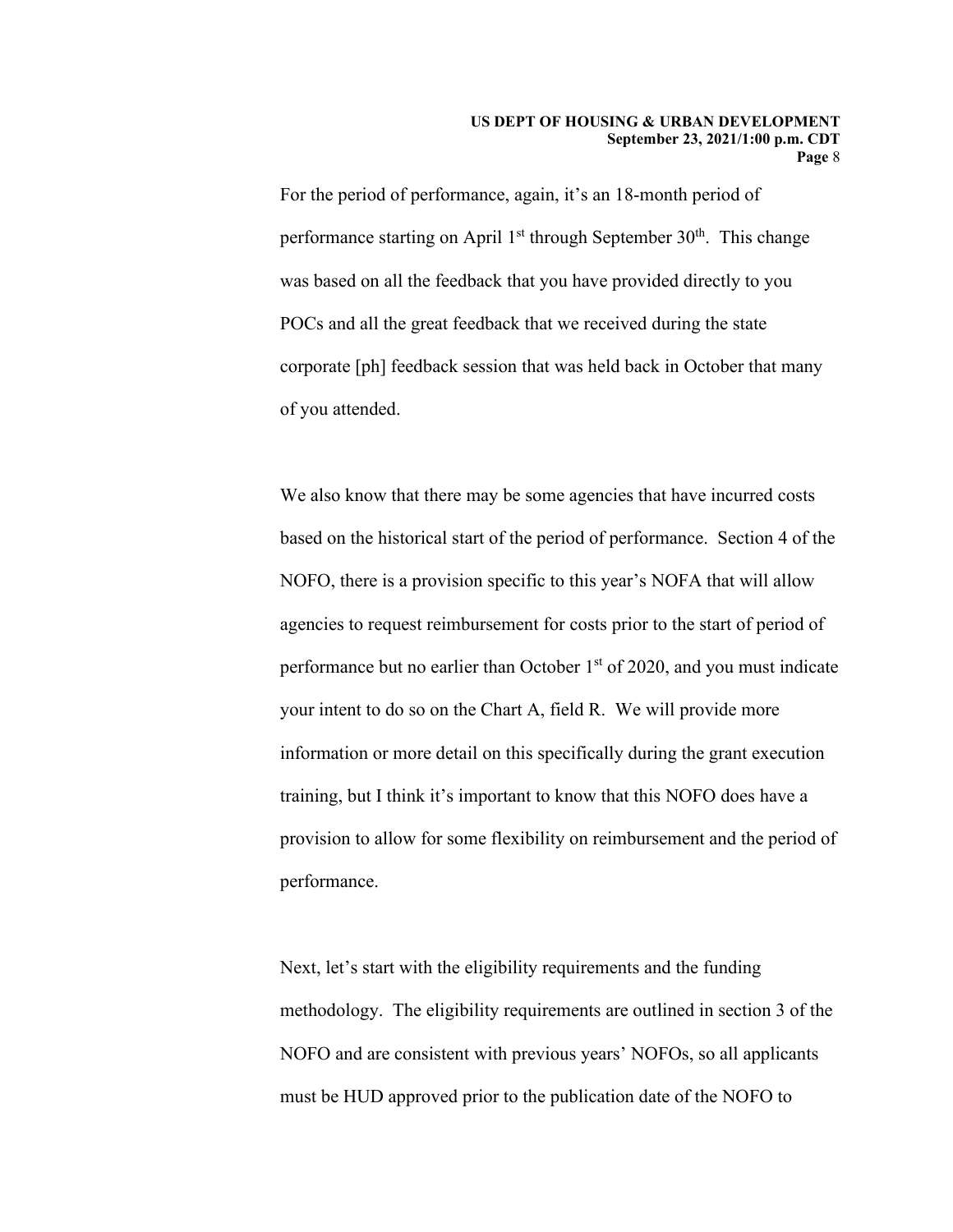participate in the housing program. That means you must have been HUD approved prior to September  $14<sup>th</sup>$ . And if you are a state housing finance agency you must have statutory authority to provide housing counseling. The full eligibility requirements are laid out in section of the NOFO, so I do highly encourage everyone to read through them in the NOFO itself.

will start on April 1<sup>st</sup> of 2021. If you are an agency that is not HUD approved, but you do meet the approval criteria laid out in our regulations 24 CFR 214, then we encourage you to affiliate with a HUD-approved intermediary or a state housing finance agency for this year's grant. Again, the application due dates will be October14th of 2021 and again, the period of performance

We will also evaluate the quality of your application based on your score. The funding methodology, which is outlined in section 5 of the NOFO is used to determine the size of the awards. Successful applicants will be awarded a base award determined by the size and nature of your network. For parent organizations, we will provide funding to those agencies that commit to provide oversight and quality controls using the form HUD-9910 and we will also take into account the number of FPEs and will provide incentives to grantees with HECM counselors and to agencies that commit to provide HECM default counseling.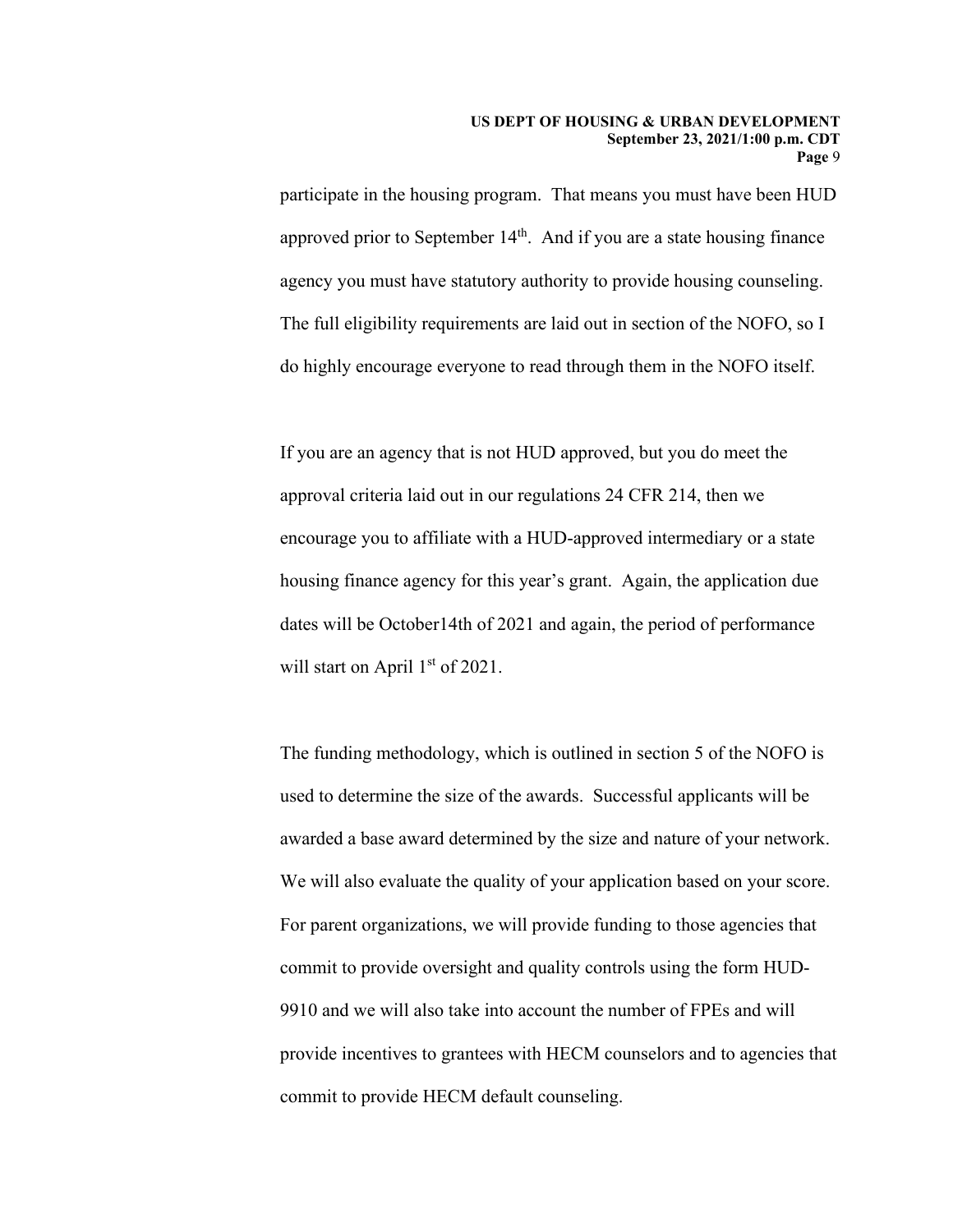Next, let's move on to what's included in the application. It's important that you use the application designated for your type of organization because the types of questions and required responses may vary and the forms and fields are formatted for different types of organizations. So if you are a local housing counseling agency, you will need to fill out the 9906-L, addition to their Chart B for leverage funds, and the Chart E for program expenses.

If you are an intermediary SHFA, MSO, you will need to complete the 9906-P and that P is for parent organizations. Additionally, you will need to complete the Chart A2 supplement and the Chart B, again, for leveraged funds and the Chart E for program expenses.

 These forms here listed on this slide are the forms that are required for your application, so they include the SF-424, which is the application for federal assistance; the HUD 2880; the 9906 application and the charts which are outlined on the previous slide; and the certification regarding lobbying.

Here are some documents that will be required to submit if they apply to you. First is the HUD-9902 for fiscal year 2020 if you are a newly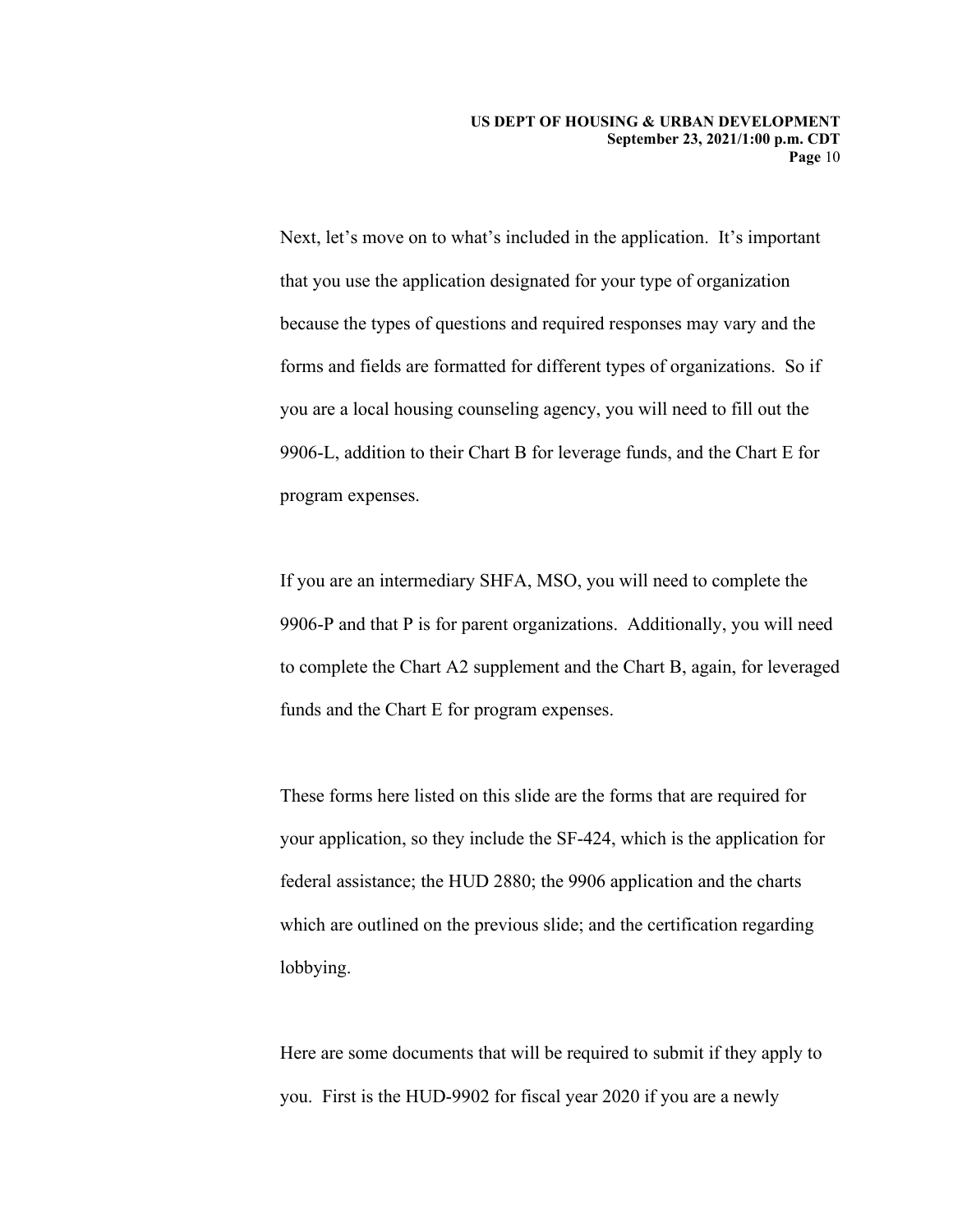approved agency. If your agency was approved after September 30, 2020, you will be required to submit a HUD-9902 Housing Counseling Agency Report with your application. For applicants who were approved prior to that date, we will be assessing your reports in the Housing Counseling system for purposes of scoring. If you are an SHFA, you will need to submit your statutory authority. If you're engaged in lobbying activities, you will need to submit your disclosure of lobbying activities. If you're seeking promise zone preference points, there are two forms that you will need to complete, the first being the HUD-5153 and the second being the HUD-2996. For HBCU preference points, you will need to provide the HBCU letter of commitment. And lastly, for the HBCU MSI initiative, you will need to provide proof of the college or university status as an MSI. Or if you're partnering with an MSI, you will need to provide a letter certifying that an HBCU or MSI partnership is in place or there is an intent to enter into a partnership.

Next, my colleague Tracy Badua, will explain how to find and submit the grant application.

 have one. You'll also need to register in SAM.gov if you haven't already Tracy Great. Thank you. Next slide, please. A quick application overview—as you can see on this list, you're going to need a DUNS number unless you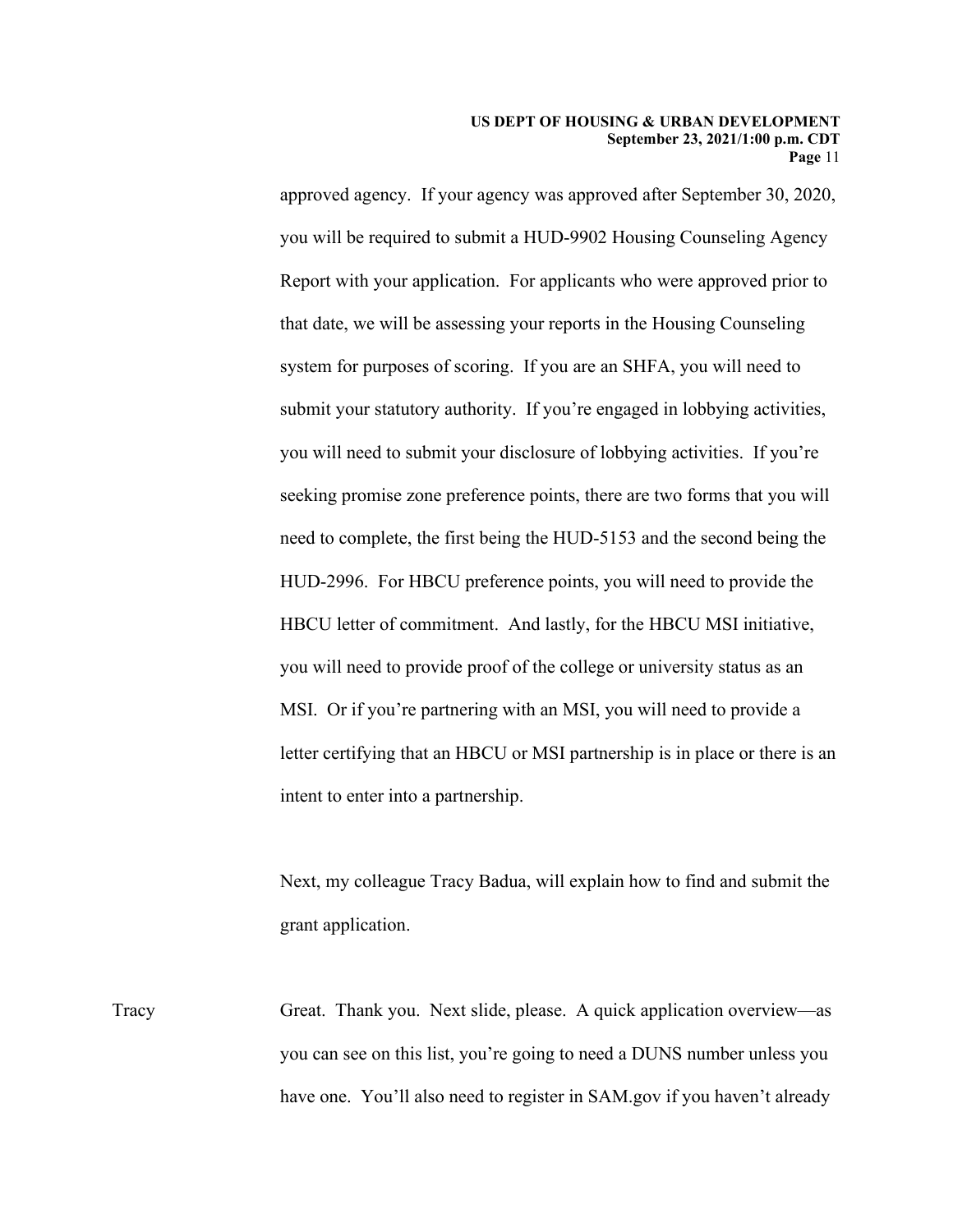where you'll access the NOFO and be able to download that application slide, please. done so, and check to make sure that all your information for your organization is accurate there. You'll register for grants.gov. This is package and you also need to complete and submit the application. Next

slide, please.<br>This is what the DUNS website looks like. You do need to have an active DUNS number in order to apply for federal funds. The DUNS number is a unique 9-character number used to identify your organization. Make sure you have that DUNS number to be able to go in and apply for our grant.

Some information that you're going to need to obtain that DUNS number is listed here, so name of your organization, your address, CEO or organization owner, legal structure of the organization, year the organization started and primary type of business and number of employees. You will go to the Dun & Bradstreet website to register or search for your DUNS number.

You also have to be registered with SAM.gov before you can use grants.gov. Depending on the kind of assets you have, you may need to have an account on login.gov before you can access SAM.gov. So, please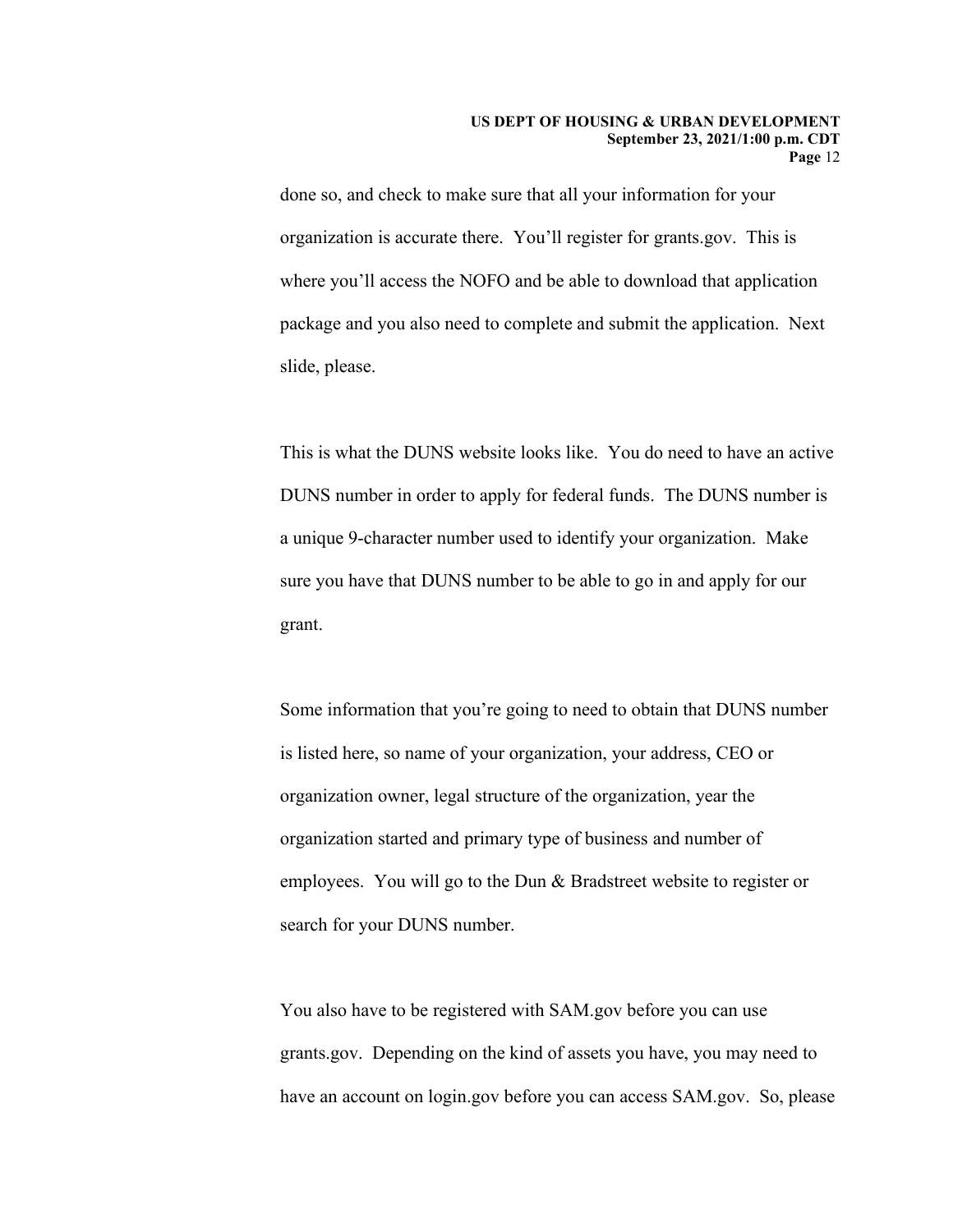staffing changes in your organization. You want to make sure that all of two weeks or even five or more weeks. If you already have access, again, verify that you have access to your records and that registration will not expire before the application deadline especially if there have been that information is up to date. And registration on these sites can take time, so if you haven't previously registered, it can take anywhere up to please make sure that your registration does not expire before the NOFO application deadline and if you haven't yet, please make sure that you build in time to register for these sites. Next slide please.

This is just a screenshot of SAM.gov, so as you can see on this page, you can see a few things here of the get started and renew entity, so this is where you'll go to register your agency and check a registration status. Next slide, please.

live chat hours available here. This is the helpdesk information in case you do need some help with SAM.gov. We have the federal service desk and we have their call and

Once you have your SAM and Dun registration ready, you're all set to register for grants.gov. As with most software applications or computer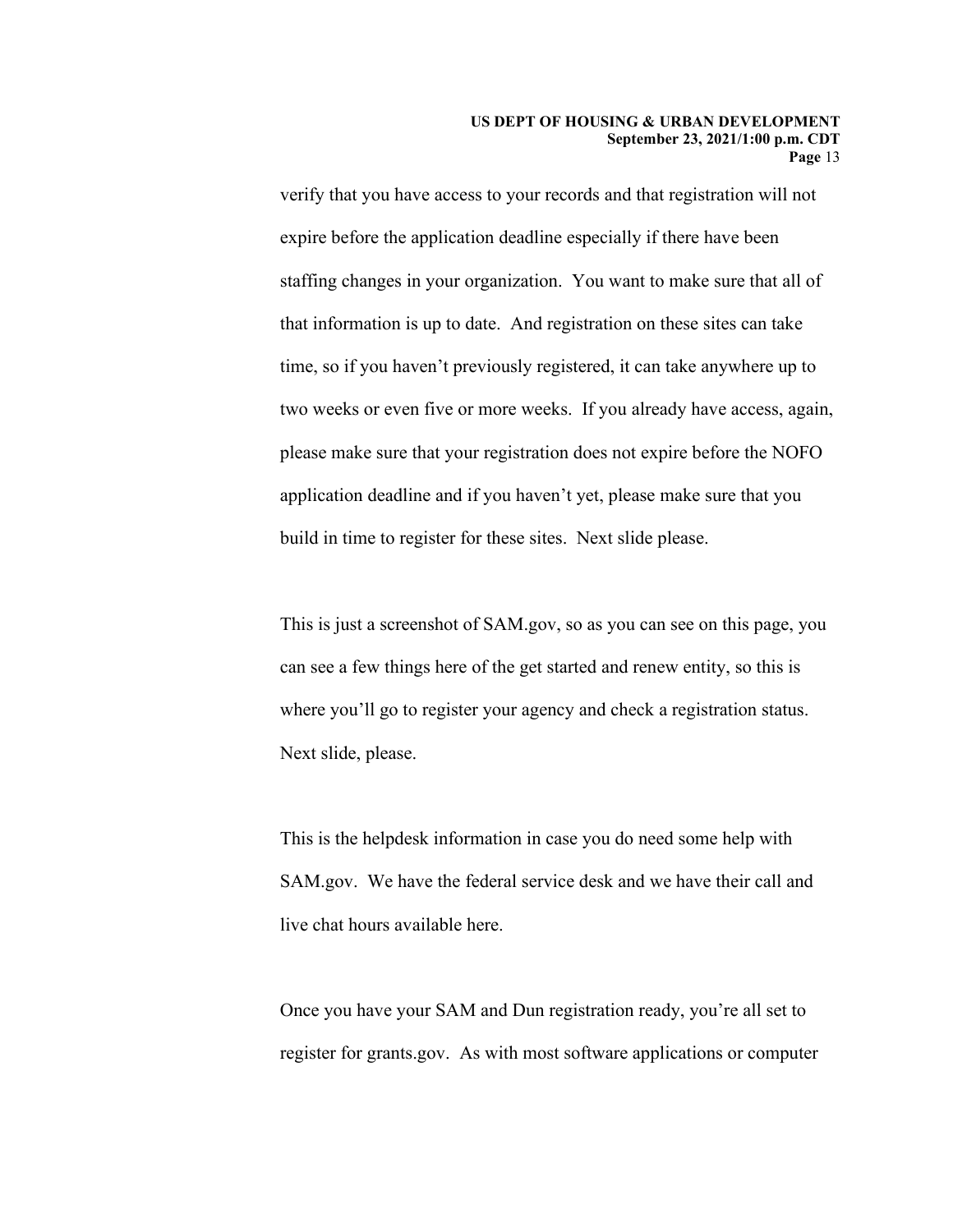#### **US DEPT OF HOUSING & URBAN DEVELOPMENT September 23, 2021/1:00 p.m. CDT Page** 14

applications, there is a helpful app that allows you to access grants.gov on several different devices, so that's just what's on the screen here.

 goals that can be assigned to folks in your organization. If there are In grants.gov, it's important that you understand that there are different several staff working on different parts of the organization, you can assign different roles to them. The most important thing to remember though is that you need an authorized organization representative, that is AOR, authorized organization representative. This is the only person who can submit your application when it's completed. So, if you're authorized organization representative is going to be out of the office for any reason, you need to make sure that they hit that submit button in grants.gov before they leave, because they're the only person who can submit it.

Here's how to find a NOFO. You would search grants.gov for our funding opportunity number and this here is FR6500N33. This is for the FY2021 Comprehensive Housing Counseling Grant Program, so you would search for this at grants.gov.

 Then on the View Grant opportunity page, you'll click apply to create a workspace. In that workspace, in the forms tab, you'll click download instructions and that's where you'll get that zip file with all the different—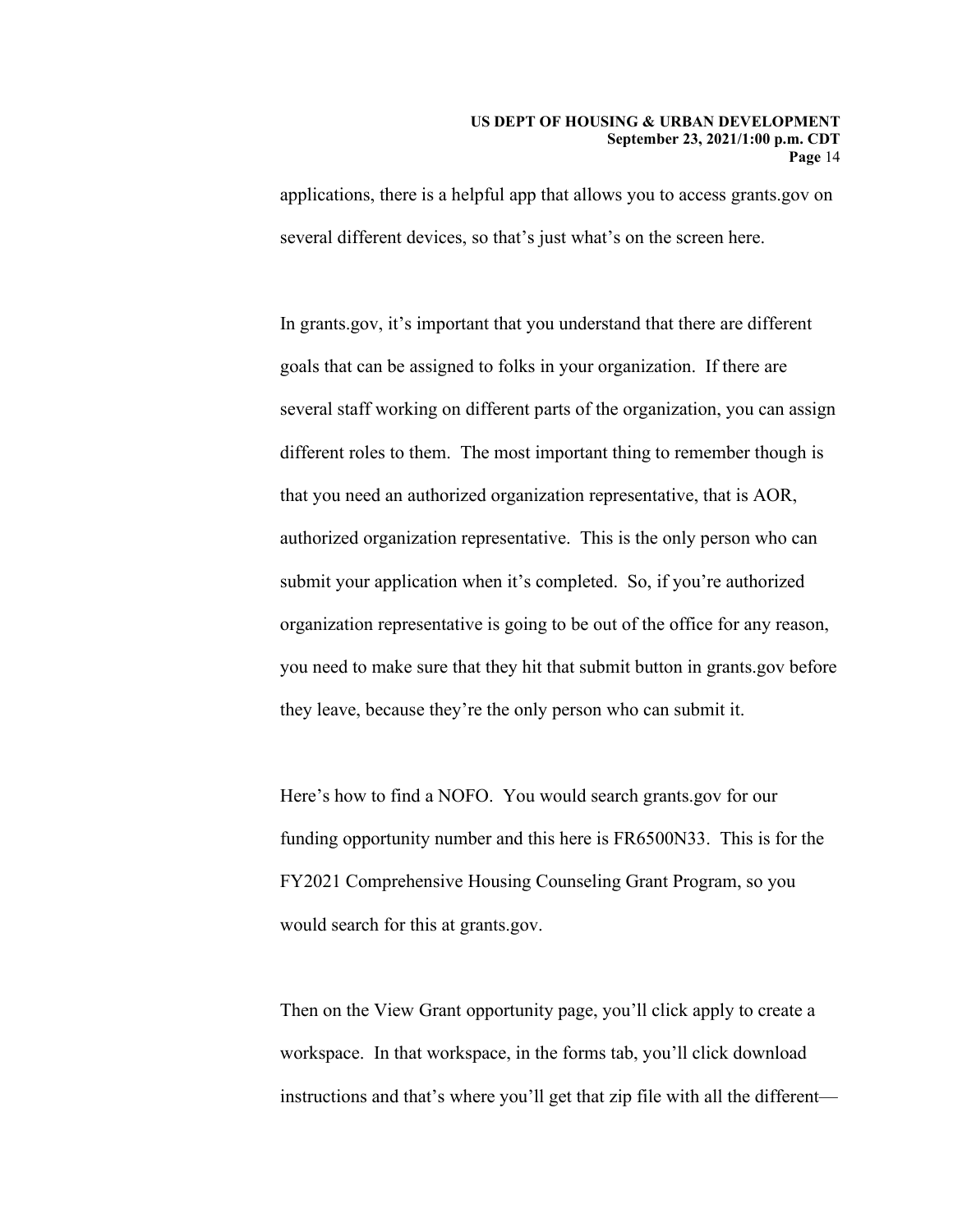with the NOFO, and the different forms and attachments. More detailed information can be found in the link here and that'll be available in the materials that were sent out.

This is just a screen shot of what will be in that zip file that I mentioned. It has those NOFO instructions and the attachments that go with it. If you're having trouble in this system, you should look in the online user guide for grants.gov or email grants.gov directly. Just to note that we are unable to answer technical questions about the grants.gov system itself.

 form or as PDF. You'll only need to fill out one version. So when you're In grants.gov there are some forms that can be both filled out as a web in our workspace, you'll be able to select which type of form you want to complete. So if you're filling out the web form, you can lock the form so that only you are working on it and no one else will be able to fill it out. Then, after you're done, you can upload it as a PDF or save it as a web form if you were working on it in that fashion.

 in your responses, so please keep in mind that there are character count These are screenshots of the 9906 charts that Tracie had mentioned earlier and this is for this NOFO. As you can see, there are these fields for typing limits for some fields, so you'll want to make sure that you're keeping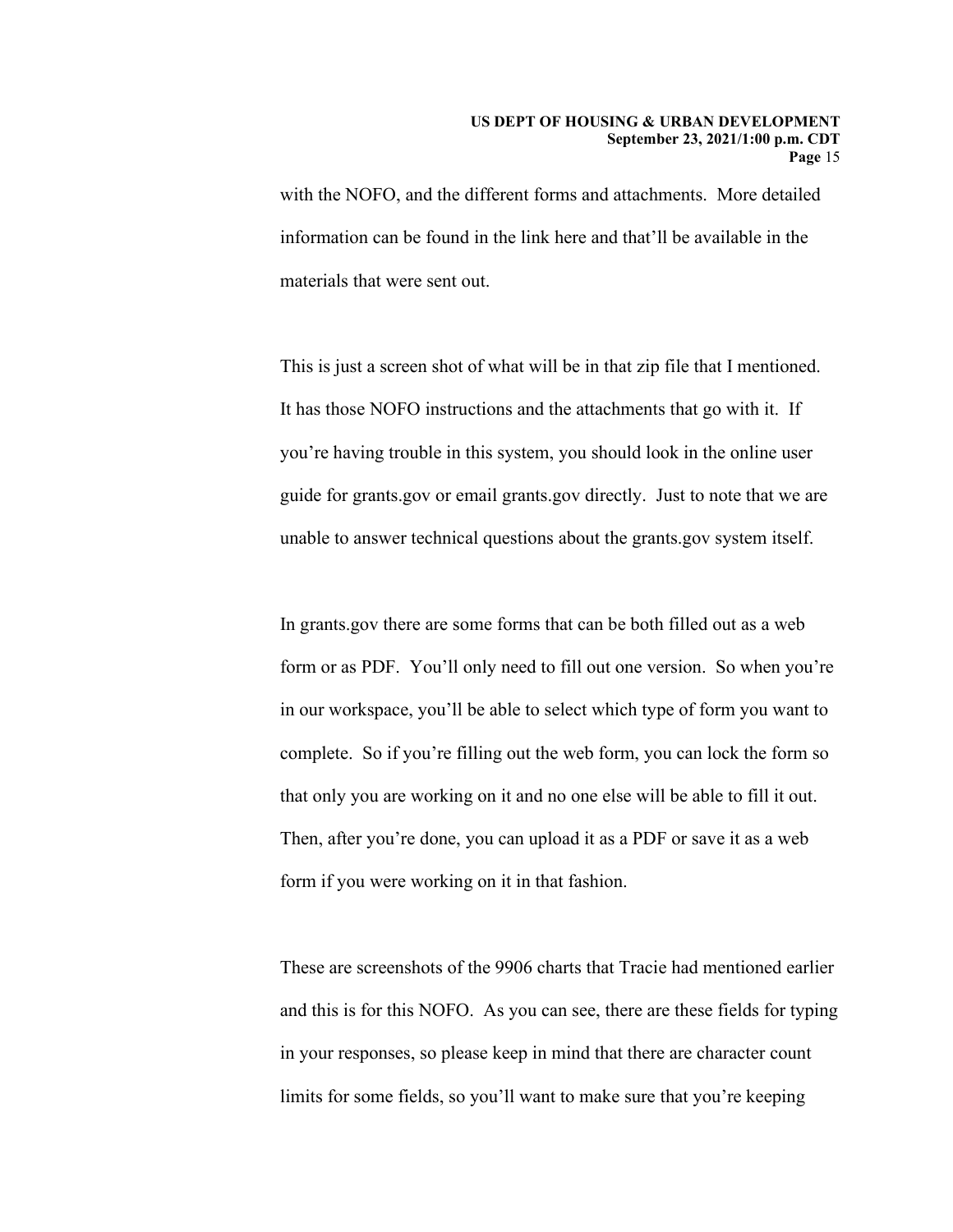application tip, please be accurate when entering these numbers and letters your answers and your responses within that character limit. Again, as an into these fields and double-check them before you submit to make sure that they're filled in.

 complete and notify AOR button. As I mentioned earlier, only the AOR is So, when you're ready to submit, you can go ahead and click the check application button for errors to make sure that there are no errors that might affect your submission, so that might be a missing required field, for example. Then, once you've double-checked the application, click the able to submit the application for your organization, so please plan around this. And after the AOR has been notified, you're ready to click the sign and submit button.

The application must be received by 11:59:59 eastern standard time on the due date in order to be eligible for consideration. We really encourage you to submit your application early, like it says, two to three days before the deadline. Please don't wait until late in the day that it's due, because sometimes there are system issues that can prevent you from submitting it timely and it's always good to have a few extra days or hours to make sure that grants.gov has accepted your application.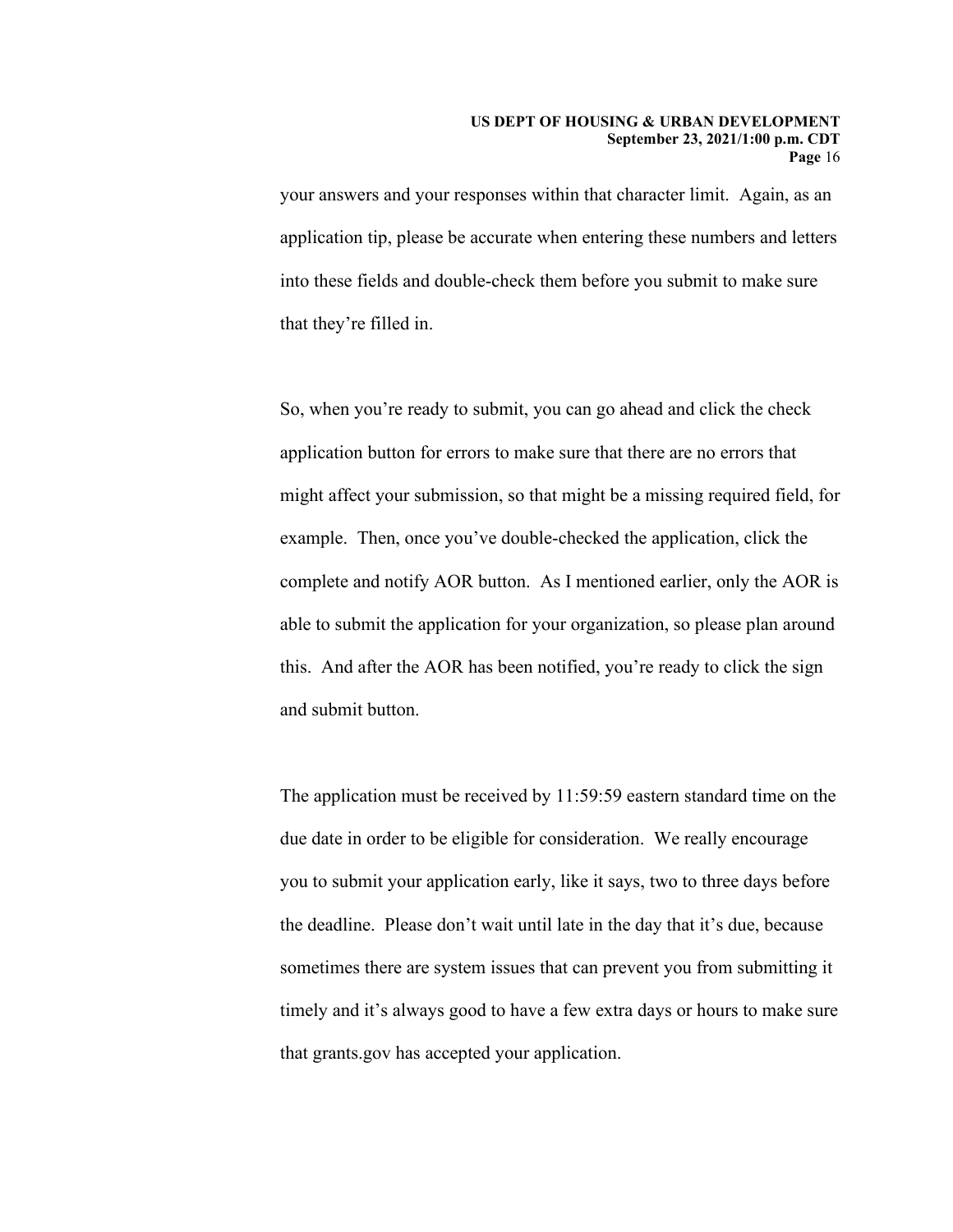You want to confirm that grants.gov has a valid email address for you so that you are receiving their communication and check your email often for that confirmation notice after you hit submit so that you'll have that application tracking number. It's a good idea to save all of the correspondence that you receive from grants.gov in case that we need to go back and double-check and make sure your application was received.

 There are three different ways you can get a notice from grants.gov. an eye on this deadline because only applications completed and received There is Rejected with Errors, and you must correct these errors before the grace period ends or HUD will not review your application; Rejected with Errors, you can correct these errors and resubmit the application before the 24-hour grace period ends; and then, there's Validated, that your application will be forwarded to HUD for review. So, just as a note, keep by this time will be eligible for consideration by HUD.

 if you do have questions about how to access certain pages or submit Lastly, as I mentioned earlier, we unfortunately are unable to provide technical assistance on grants.gov; the system is not run out of HUD. So things or if you're having trouble uploading, please contact the grants.gov helpdesk and we've included their information here. We have their phone number and their email. And as mentioned before, please also submit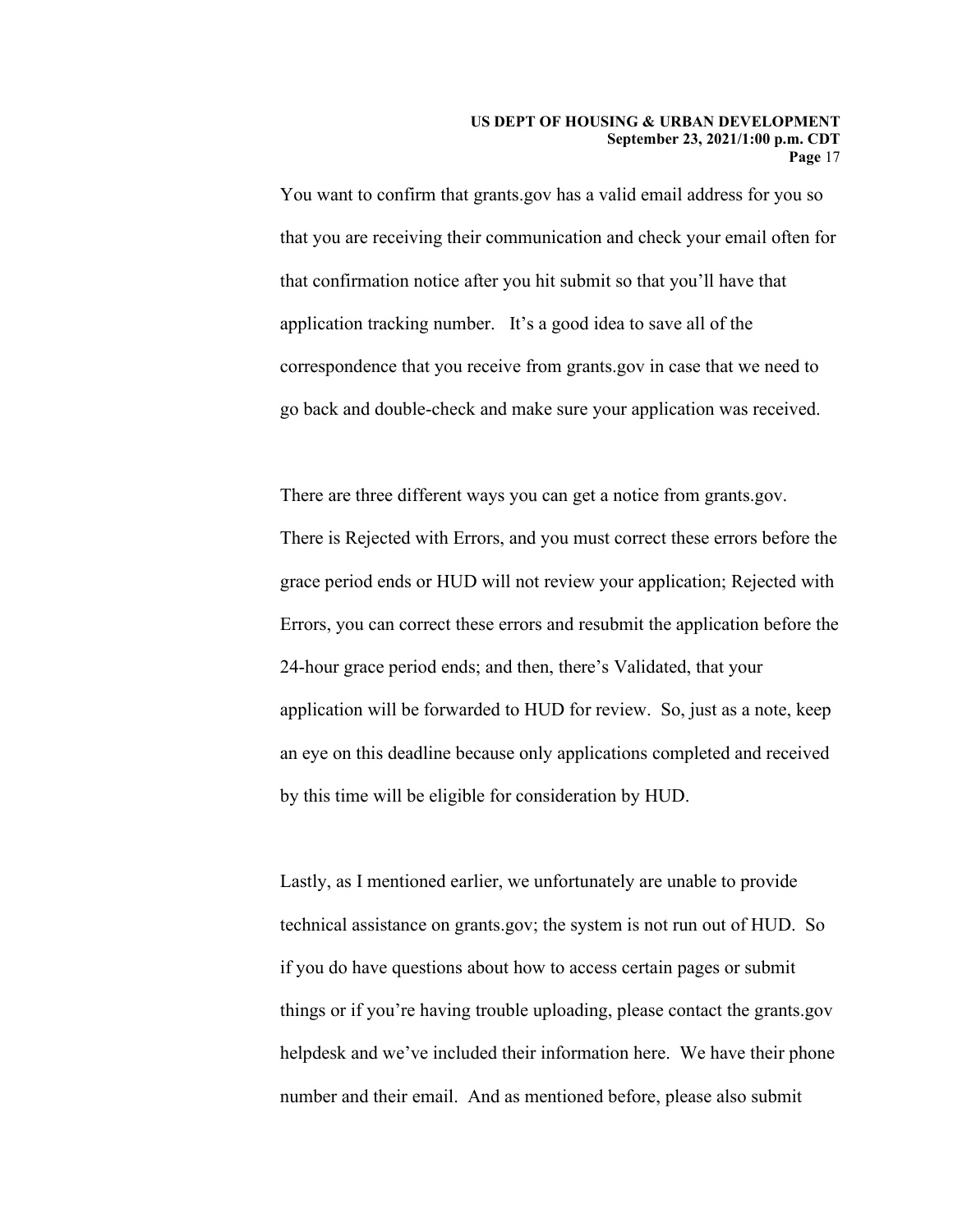early so that you do have time to reach out to grants.gov in case you have some questions or some issues in submitting.

factor one. Okay, and I will turn this over to Rebecca for preference points in rating

R. Mullaley Hello, I'll be covering preference points in rating factor one. Next slide. Applicants can receive a maximum of two preference points for any of the three options. The three options are opportunity zones, promise zones, and historically black colleges and universities, HBCUs.

> preference points for emergency preparedness and disaster recovery. Preference points go to activities that HUD encourages in support of the secretary's fiscal year 2021 initiatives. Please note that there are no longer Emergency preparedness and disaster recovery will be considered in rating. factor two. HUD may award up to two points for any of the three preferences. Applicants do not need to meet the minimum fundable score to receive preference points. Next slide.

The first option for preference points is opportunity zones. In order to receive preference points for this option, your entity must be physically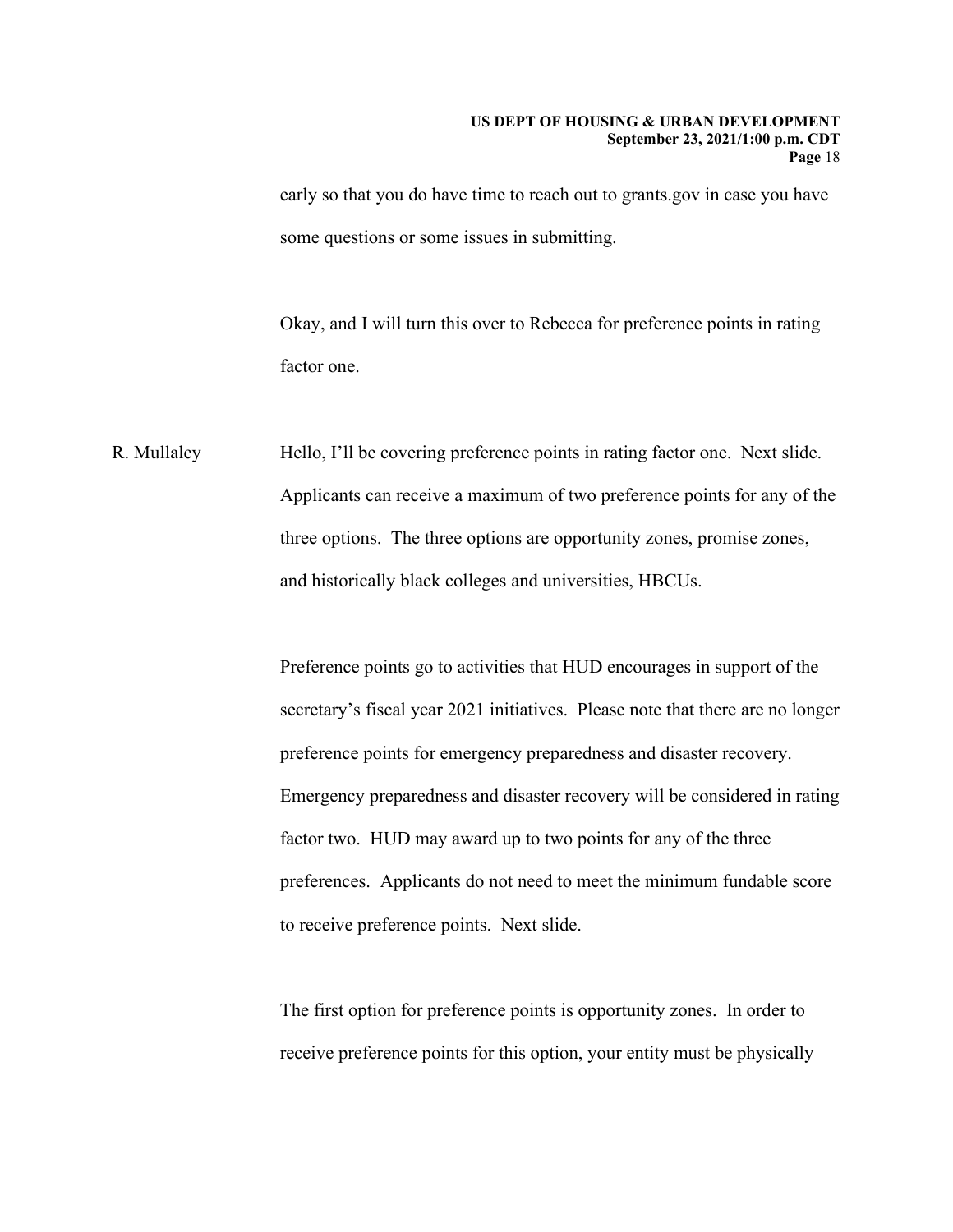located in an opportunity zone. You can find this information by entering your census track number in the opportunity zone online tool.

For parent agencies, do not list census tracks for branches or sub-grantees that are not located in an opportunity zone. Parent agencies will use Chart A-2 to transfer over sub-grantee information. If your agency is not located in the opportunity zone, then you will not enter your census track number. Next slide.

 estimated percentage of your award in an opportunity zone. If the the grant award within the opportunity zones, or the applicant can make a In order to be eligible for opportunity zone preference points, applicants must complete and submit HUD form 2996: Certification for Opportunity Zone Preference Points. In this form, you must commit to expend an applicant commits to expending less than 50% of that award in an opportunity zone, then HUD may still consider awarding preference points if the applicant can show why they are unable to expend at least 50% of compelling case for why that amount will still have a significant impact within that opportunity zone. Next slide.

The second option for preference points is promise zones. In order to be eligible for this option, applicants must submit HUD 50153, Certification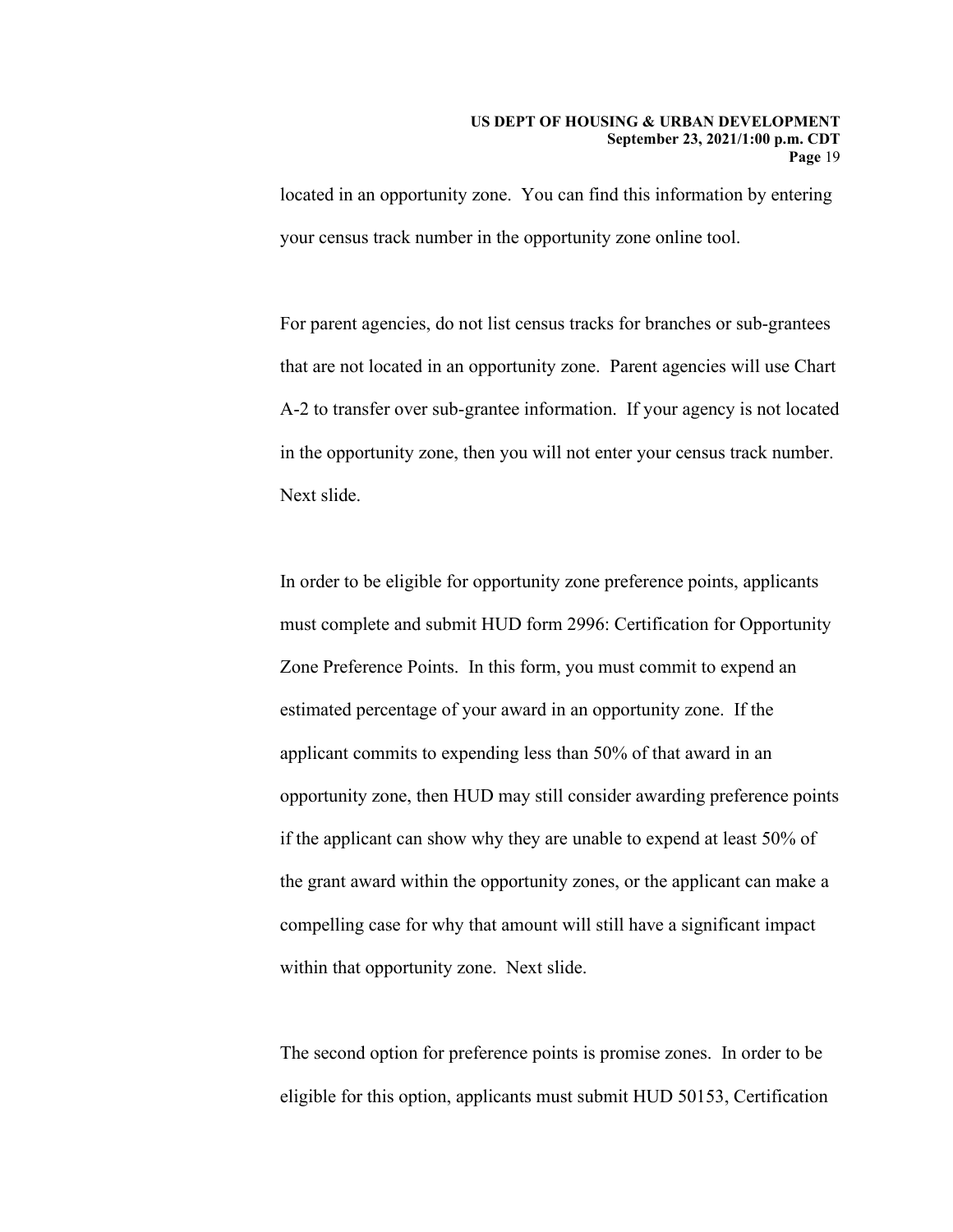of Consistency with Promise Zone Goals and Implementation. This form must be signed by an authorized promise zone official. The HUD exchange link provided has a list of promise zones and persons authorized to certify. Next slide.

 The applicant also provides documentation of the college or university The third and last option for preference points is historically black colleges and universities. This option is to encourage partnerships with housing counseling agencies and HBCUs. An applicant claiming this preference does not identify their partnership in the chart. Instead, the applicant provides a Letter of Commitment certifying that an HBCU partnership is in place and signed by an authorizing official of the HBCU. status as an HBCU. Next slide.

We can go ahead and move onto the first rating factor regarding the capacity of the applicant. Within rating factor one, there are three subfactors: sub-factor A, B, and C and a total of 13 points available. Rating factors, points, relevant charts are described on pages 26 and 27 of the notice of funding opportunity. Next slide.

A note for intermediary state housing finance agencies and [audio skip] state organizations—you must specify for each branch and sub-grantee on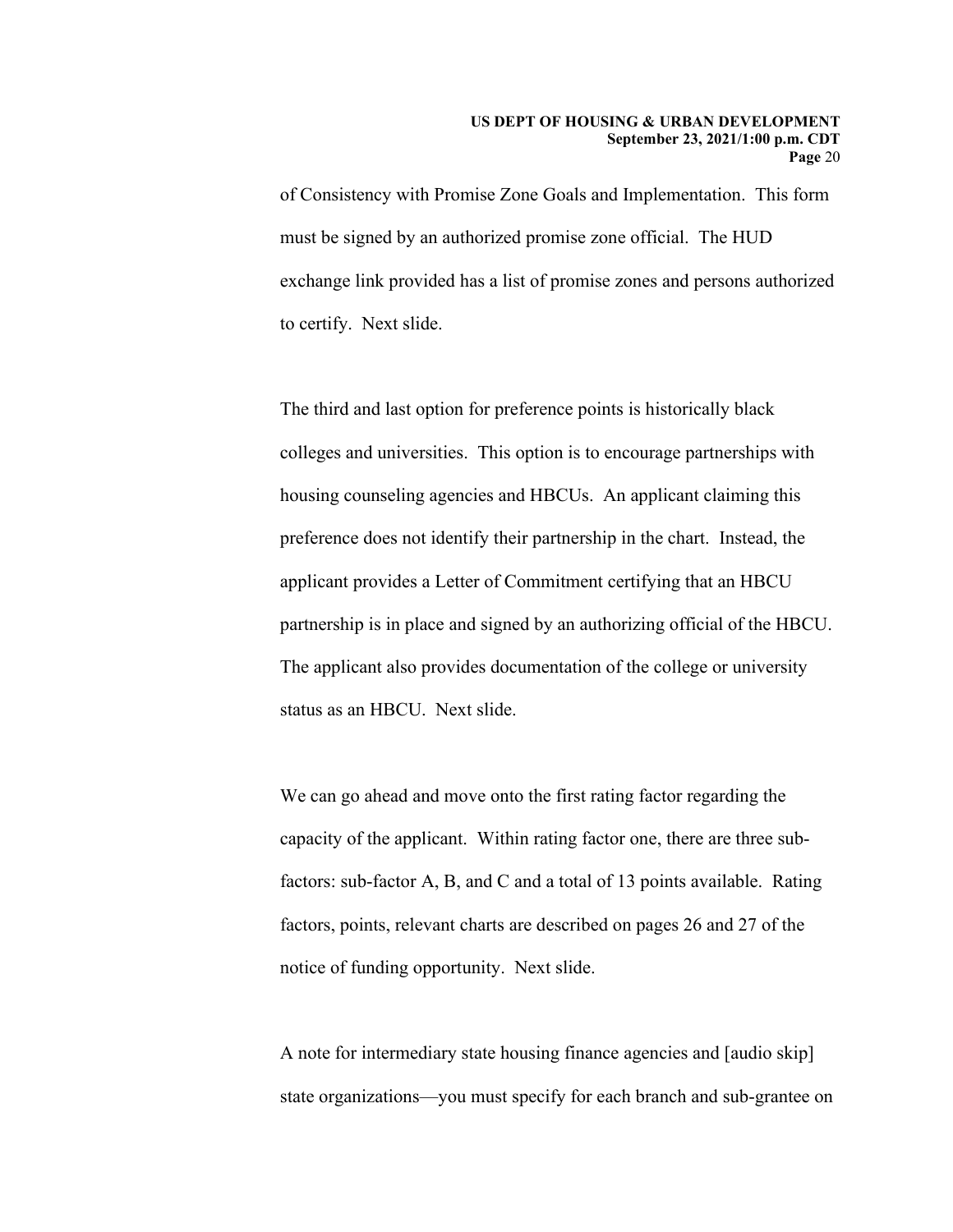the Chart A-2 supplement in Excel and then transfer the totals onto Chart A-2 on the HUD 9906-P. As a reminder, if you also provide direct housing counseling services at your main office, you must include this office in the list of branches and sub-grantees.

Excel Chart A-2 supplements should only include branches and subgrantees that provide housing counseling services to a minimum of 30 clients a year. This client minimum does not apply to agencies that exclusively offer HECM counseling. Next slide.

The HUD 9906-P Chart A for intermediary state housing finance agencies and multi-state organizations is shown here on the upper left and the Chart A-2 supplement is shown on the bottom right. Next slide.

Rating factor 1A is the duration of HECM counseling session and is worth two points. Agencies with HECM counselors will be assessed on the average duration of a counseling session. We use our own records to score this factor. Next slide.

 Rating factor 1B relates to counselor training and industry standards. This factor is worth seven points. Applicants will use Chart A, Fields I, J, and K to capture this data. Field I covers formal housing counseling training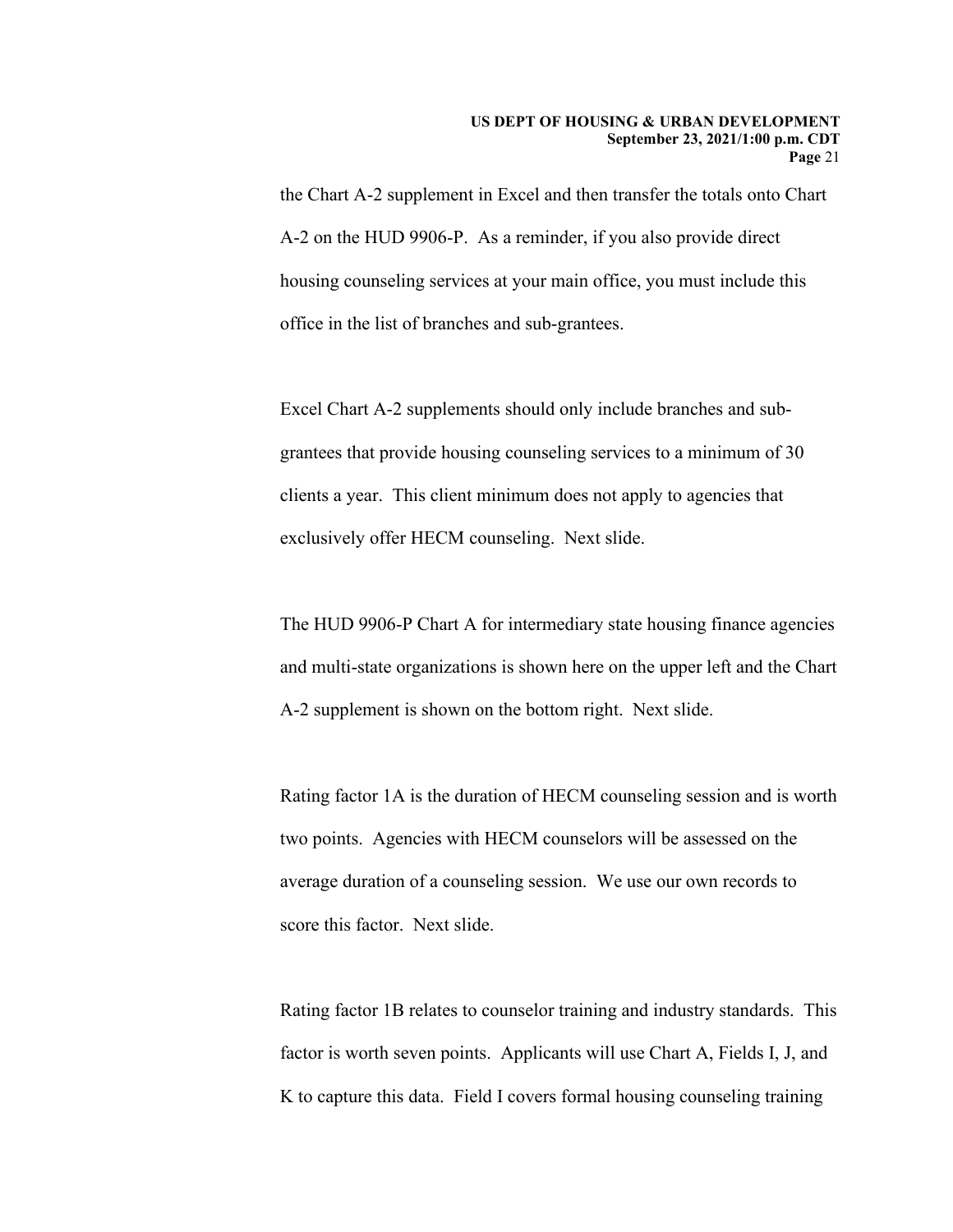Housing Counseling Certification exam and Field K is where applicants in the past two years, not including on-the-job training. Field J is looking at agencies that have counselors on staff who have passed the HUD would tell us whether the agency has adopted the national industry standards for home ownership, education, and counseling. Next slide.

Intermediary state housing finance agencies and multi-state organizations should note that they must specify the counselor training and industry standards for each funded branch and sub-grantee on the Excel Chart A-2 supplement and then transfer the totals onto Chart A-2 on the HUD 9906- P.

 completed, and Field N shows whether applicants pulled credit reports as Rating factor 1C covers client satisfaction and progress and it's worth four points. HUD will reward applicants that measure customer satisfaction and progress. This information is provided on Chart A, Fields L, M, and N. In Field L, applicants indicate whether they issued client exit surveys at the end of counseling or education sessions. Field M covers whether applicants issued followup client surveys after the counseling was part of housing counseling followup prior to the termination of counseling.

I'll turn it over to Colleen Weiser for rating factor 2.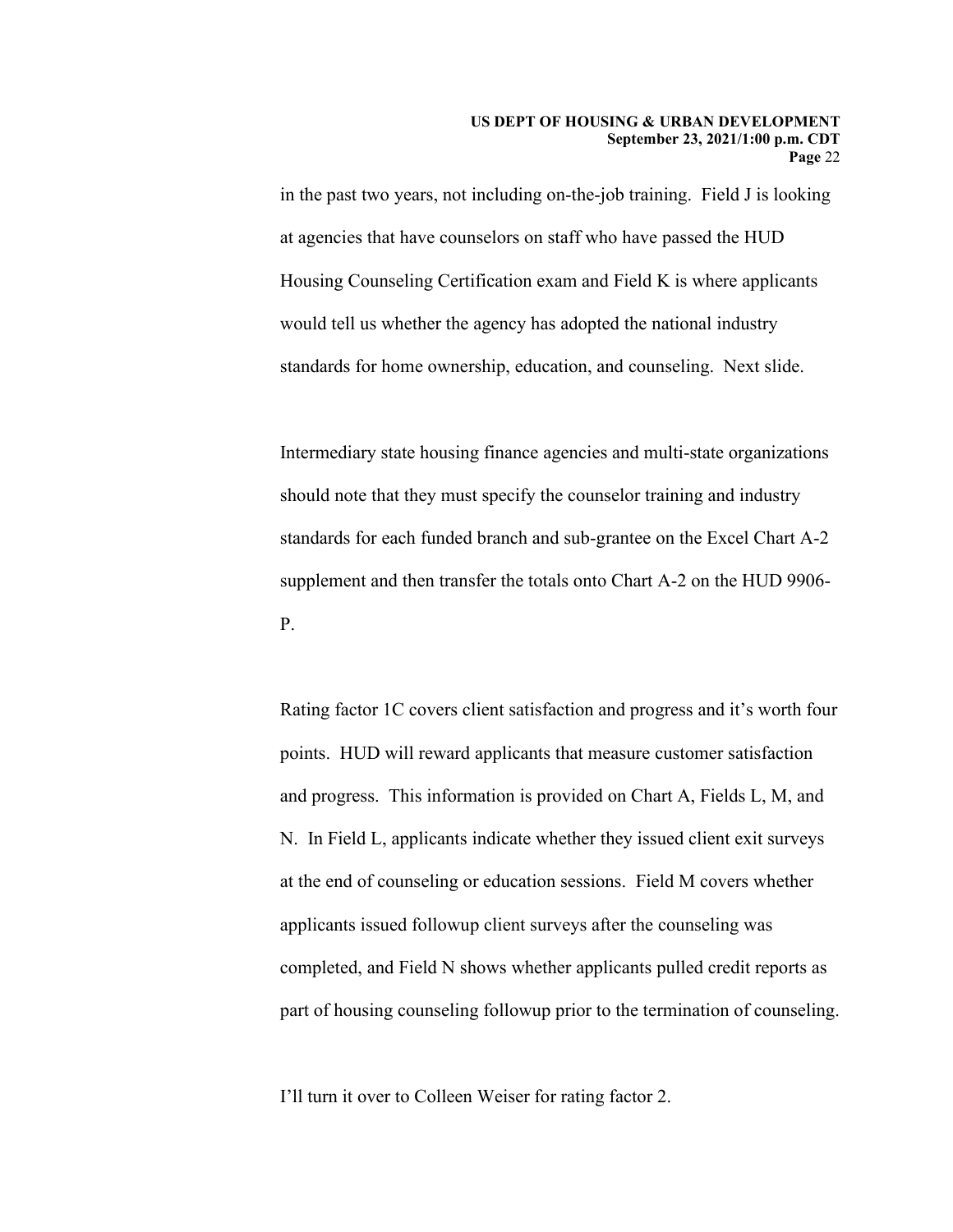Colleen determine if the applicant serves rural clientele as defined by USDA. Most of you should know if you qualify for that. Hello. Thank you. Now, we'll talk about rating factor 2, which is needs and priorities. All the rating factors in this section are typically worth two points with the exception of one which I will point out. Number 2A, rural communities—this is the agency-reported data that will be used to

> consistent with the obligation to SHFA. 2B will be about affirmatively furthering their housing. You will use Chart C, Field A, and provide a brief—I want to emphasize brief description of any meaningful action that your agency will take that is

 $2C$  is staff training. Again, using Chart C, Field B, you'll describe any staff training related to AFSH, how you will train the staff on fair housing issues including your promotion of housing that is affordable, safe, decent, free from unlawful discrimination, and accessible as required under the fair housing and civil rights laws.

On 2D, persons with disabilities—Chart C, Field C. The applicants will describe how programs and activities will be accessible to persons with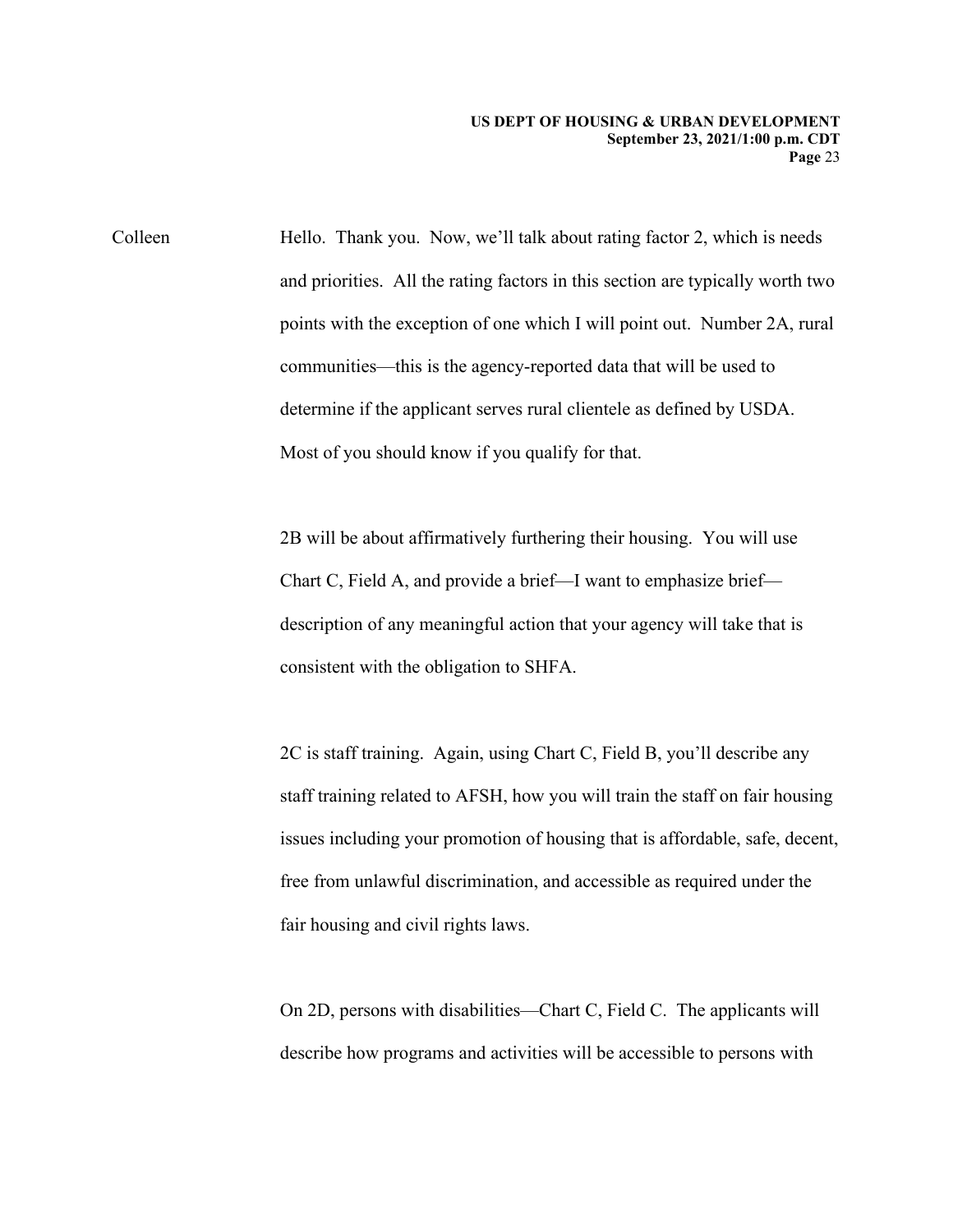take to ensure effective communication with persons with disabilities. disabilities. You must also describe the appropriate steps your agency will

Persons with limited English deficiency, which is covered in 2E on Chart C, Field D, you'll describe the steps that will be taken to ensure that persons with limited English proficiency have meaningful access to programs and activities.

On 2F, mobility counseling, on Field E, still using Chart C, you'll describer how counselors will provide mobility counseling and the information provided to enhance housing choice regardless of race, color, and national origin.

Here's the one that is worth one point—lead-based paint. On Chart C, Field H, we'll need a description of how you, as the applicant, informs clients about the hazards of lead-based paint.

 emergency preparedness activities that you selected in the previous field. On 2H, the emergency preparedness—you'll use Field G and Field H. On Field G, you will indicate which emergency preparedness and/or disaster recovery activities your agency will participate in from the choices available. On Field H, you'll describe how you will implement the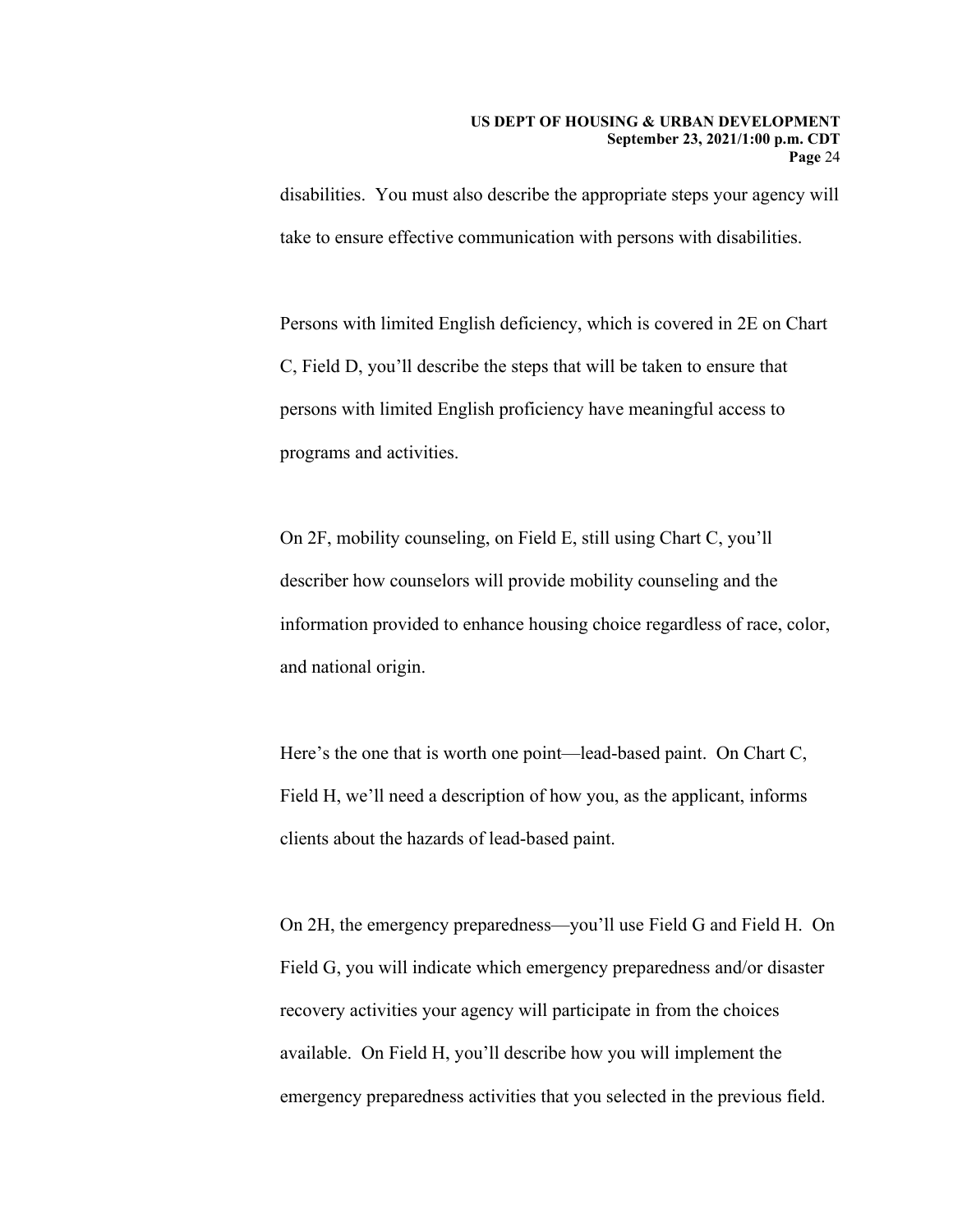Now, I'd like to turn it over to my colleague, Connie Barton, and I thank you for your attention.

Connie overview of rating factor 3, which rates the applicant on soundness of Thank you, Colleen, and good afternoon everyone. I will now give an approach and scope of housing counseling services and this rating factor is worth up to 48 points. We'll start with rating factor 3A, which is client served and this is worth 14 points. HUD will evaluate the total number of clients served based on HUD 9902 data reported in HUD's Housing Counseling System or HCS.

> Newly-approved applicants that receive approval at HUD Housing as part of the application. If you take a look at section 4B the notes, there Counseling agencies after September 30, 2020, must prepare and submit a HUD 9902 for the period of October 1, 2019 through September 30, 2020 will be more information on this topic.

> Going onto the next slide—our rating factor 3B is cost per client and this is worth six points. Applicants must document total housing counseling program expenses for the period of October 1, 2019 through September 30, 2020 on Chart E and this includes salaries in [indiscernible] of housing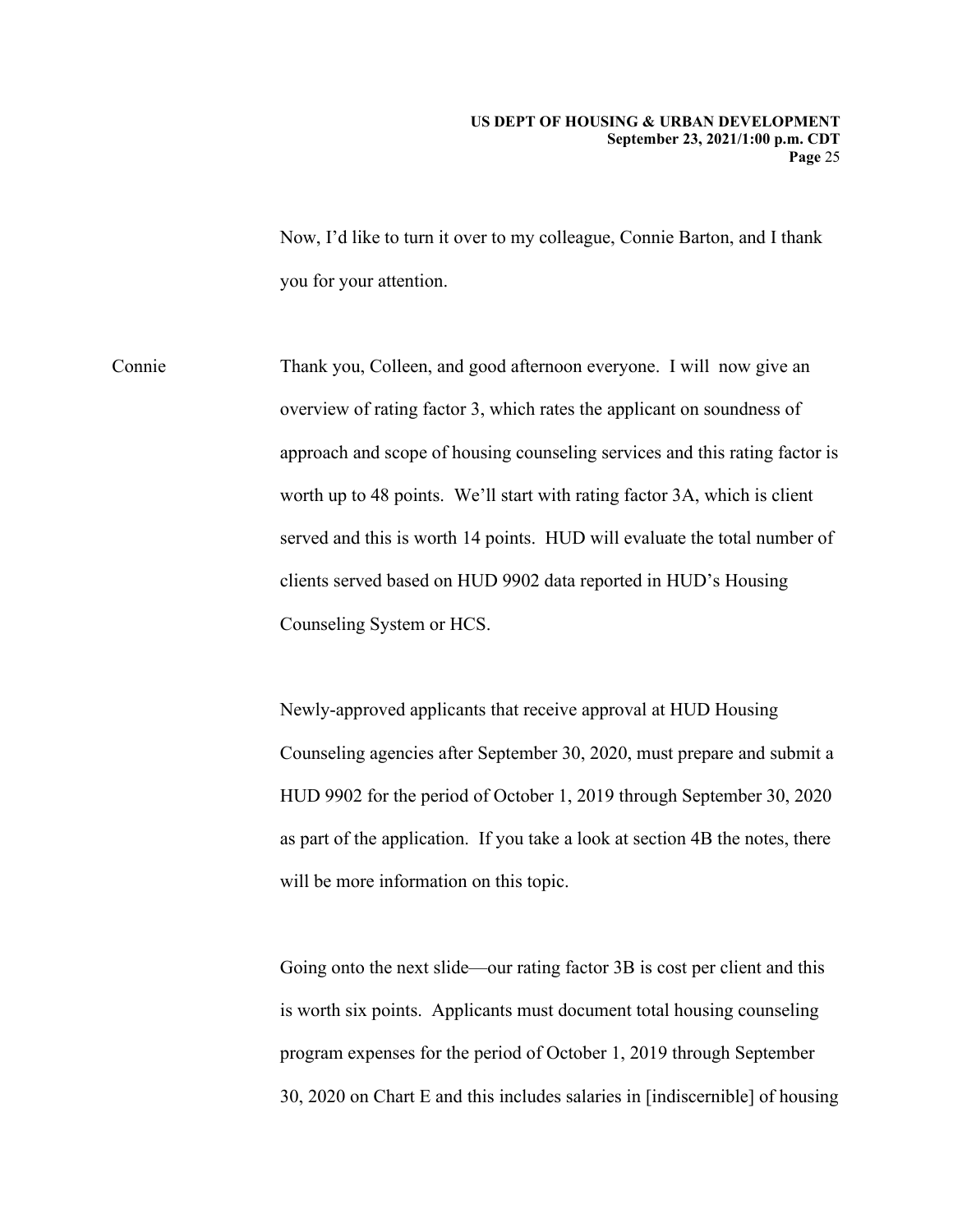counselors and any staff who provide counseling or group sessions, other direct costs and indirect costs.

 intermediary, you must include total expenses for your entire proposed All applicants must fill out Chart E. If you're an MSO, SHFA or network and you'll see that when we get to the next slide. Agencies that became HUD approved during the past year, should ensure that expenses reflect the entire fiscal year and not just the period for which the agency was HUD approved. The instructions for Chart E are located on the first worksheet, Chart E instructions on the Excel file. Next slide, please.

Here's a snapshot of Chart E. All applicants must fill out this chart. Next slide please.

Onto rating factor 3C, counseling and education expense ratio, this is worth three points. There is nothing you need to do for this one. HUD will calculate the ratio of counseling and education costs to program expenses from the applicant's response in Chart E, so please make sure you fill out your Chart E. Next slide, please.

Okay, onto rating factor 3B, which is the ratio of HUD grant total program expenses and this is worth five points. For this rating factor, HUD will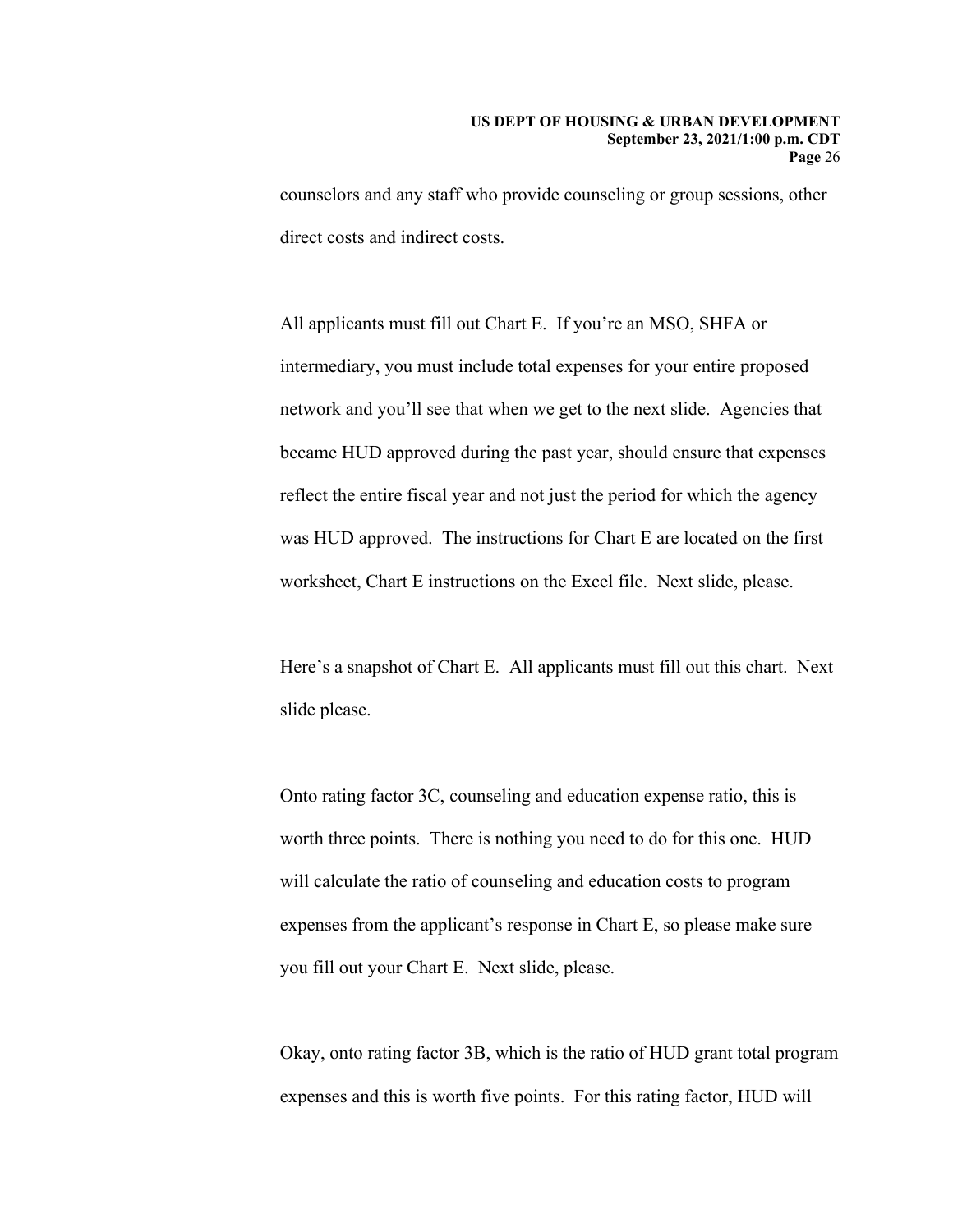#### **US DEPT OF HOUSING & URBAN DEVELOPMENT September 23, 2021/1:00 p.m. CDT Page** 27

 calculate the ratio of an applicant's previous HUD grant to its total previous HUD grant will be awarded the full size points. Next slide, housing counseling program expenses from Chart E. Applicants without a please.

Okay, onto rating factor 3E, allocation to sub-grantees and this is two points. Intermediary SHFA and MSOs must indicate the percentage of the proposed award, the applicant intends to allocate to itself, and to each subgrantee and branch. This percentage is entered in column P as shown in this slide, and then next slide, please.

 Then, you would transfer – so parent agencies, so if you're an intermediary, SHFA or MSO, you would transfer the total percentage of the proposed award you intend to allocate to yourself in Chart A2, Field P1. And then to each sub-grantee and branch into Chart A2, Field P2. And then in the bottom of this slide you'll see the section that you should be entering those percentages into. Next slide, please.

 nothing you need to do for this rating factor 3F. Next slide, please. Rating factor 3F is services provided and this is worth four points. HUD will evaluate the type of housing counseling and education services offered. HUD will use its own reference to score the factor, so there is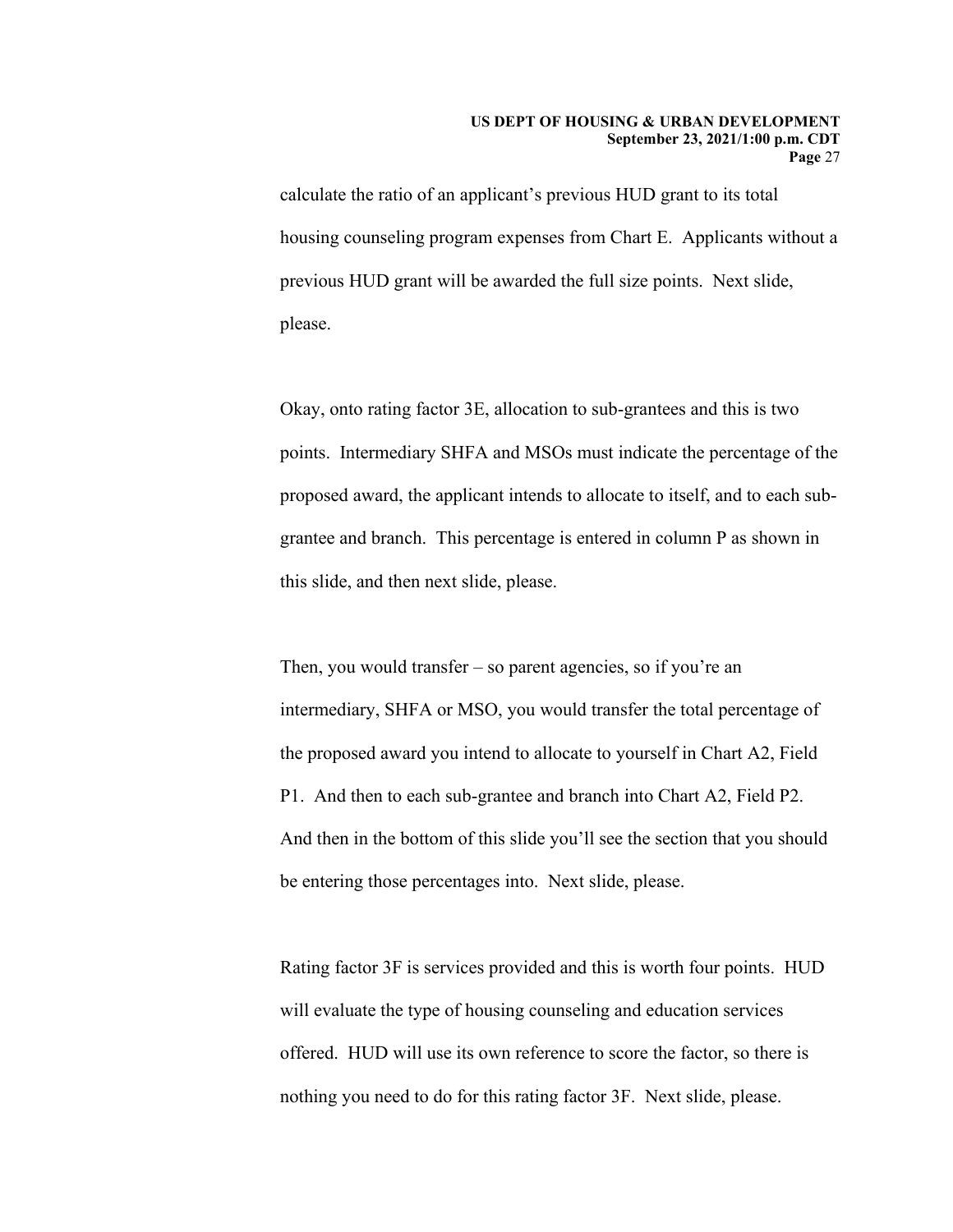Applicants must indicate their methods of service delivery for housing checking the appropriate boxes shown below. So, LHCAs use Chart A1 Rating factor 3G is methods of service delivery provided for eight points. counseling and education services provided during the grant period by and here in the slide is a snapshot of Field F 2B that lists the method of service delivery and again this is for LHCAs only. Next slide, please.

 For intermediary SHFAs and MSOs, you would fill out the A2 supplement which is the Excel chart and you take the totals entered onto the Excel and then you transfer the total number of sub-grantees and their branches to the appropriate cell in Chart A2, which is a PDF. On the slide here, you'll see the cells FTU [ph] and that's where you would transfer the information from your Excel into those cells. Next slide, please.

Okay, rating factor 3H is oversight activities for six points. All applicants must complete Chart D. So, LHCAs would fill out Chart D1 and Parent agencies Chart D2. So, LHCAs need to check the boxes for the oversight activities they will perform on D1 and items selected in these charts must be included in an agency's quality control plan and may be verified before grant reports and draw-down requests are approved.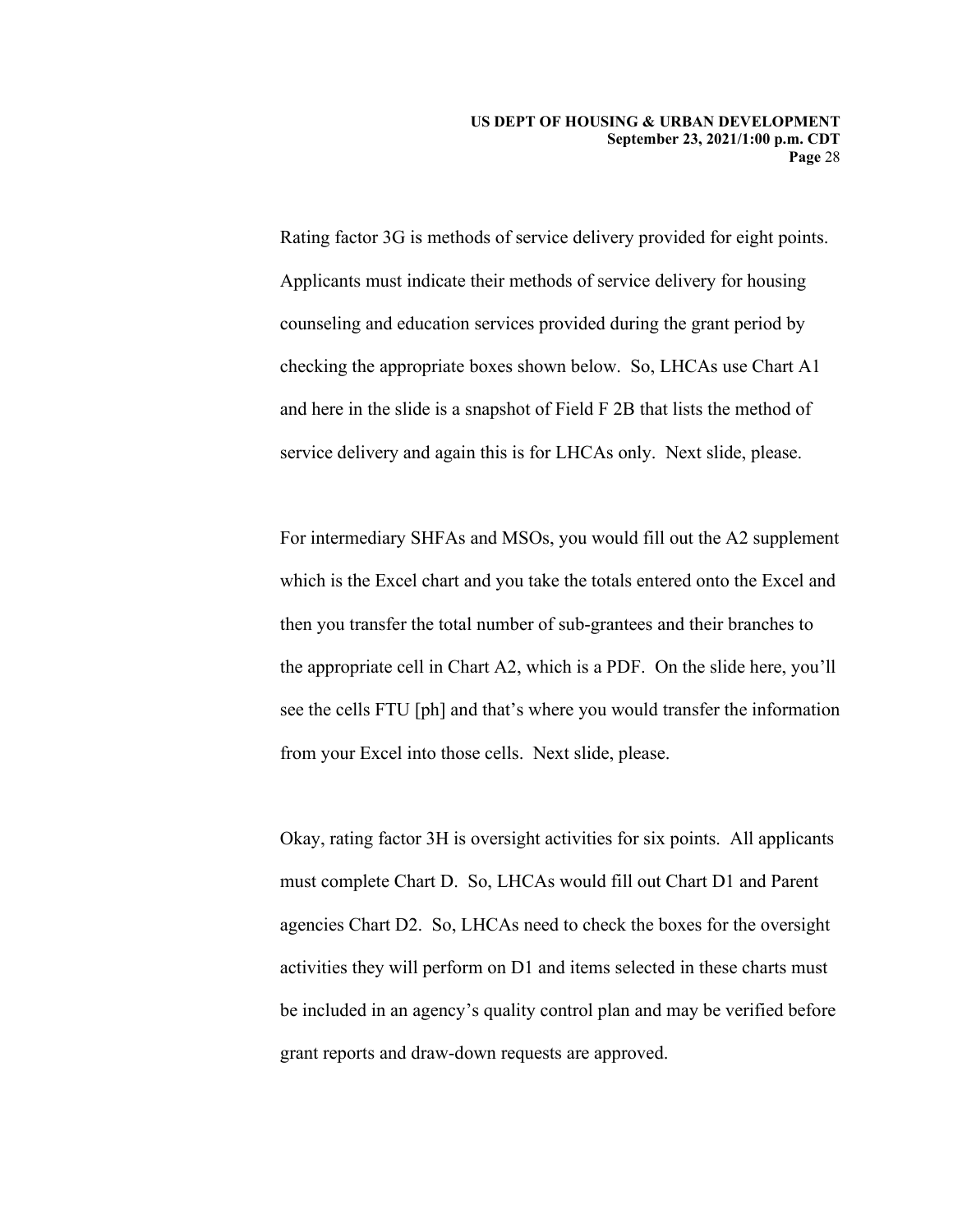slide please. Then, for intermediaries, SHFAs, or MSOs, in section one, you'd enter the number of sub-grantees or branches from zero to a maximum of five for which you'll conduct a performance review during the grant period of performance using the HUD 9910. HUD may augment the award for oversight and quality control activities and then cap the bonus at the lesser of five reviews or 50% or less of the applicants' funded network. Next

This is also for intermediaries, SHFAs, or MSOs and section of your Chart B2 and section 2, parents may enter the number of sub-grantees and/or branches for which oversight and quality control activities will be performed during the grant performance period as part of your proposed work plan. So, parent agencies can enter a total up to the total subgrantees and/or branches included in the application. Next slide, please.

 you for reference so you know what to look for when you are filling out Here is the snapshot of Chart B2 that was referenced from the previous slide and again, this is just for parent agencies and we just wanted to show your chart. For each activity you want to enter the number of sub-grantees or branches into the corresponding boxes.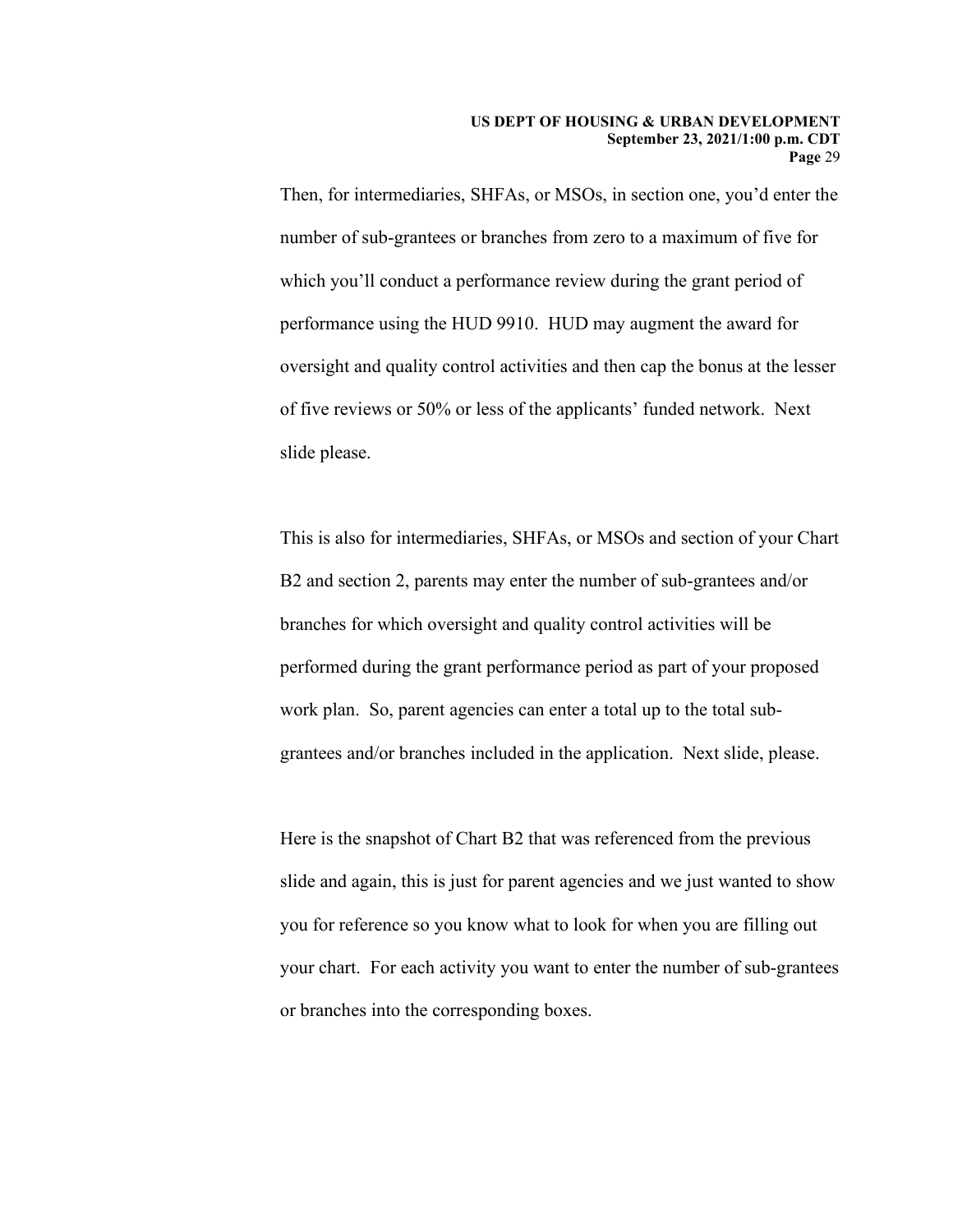Rebecca McClain. This concludes rating factor 3. I will now turn the presentation over to

R. McClain Thanks, Connie. I'm going to walk through rating facto 4, leveraging resources. Next slide, please.

> additional non-federal resources. Those could be direct financial So leveraging resources is worth four points and this is the part of the NOFO where we were documenting that HUD funds are not intended to be your only source of funds to run your housing counseling programs. The leveraging resources is evaluated based on your ability to demonstrate assistance, other grants, program income or in-kind contributions. Next slide.

Because leverage resources can't be federal funds, we have a list of options here that look like grants that normally housing counseling agencies receive that are federal funds. So, things like hardest hit funds, CDBG, CSCG, Emergency Homeowner Program, Fair Housing initiatives, the Home Program or the New Housing Stability Counseling Program—those are all federal funds. Oftentimes they are directly or indirectly passed through state or local governments, so keep in mind that federal funds don't always come with a big label of being a federal fund.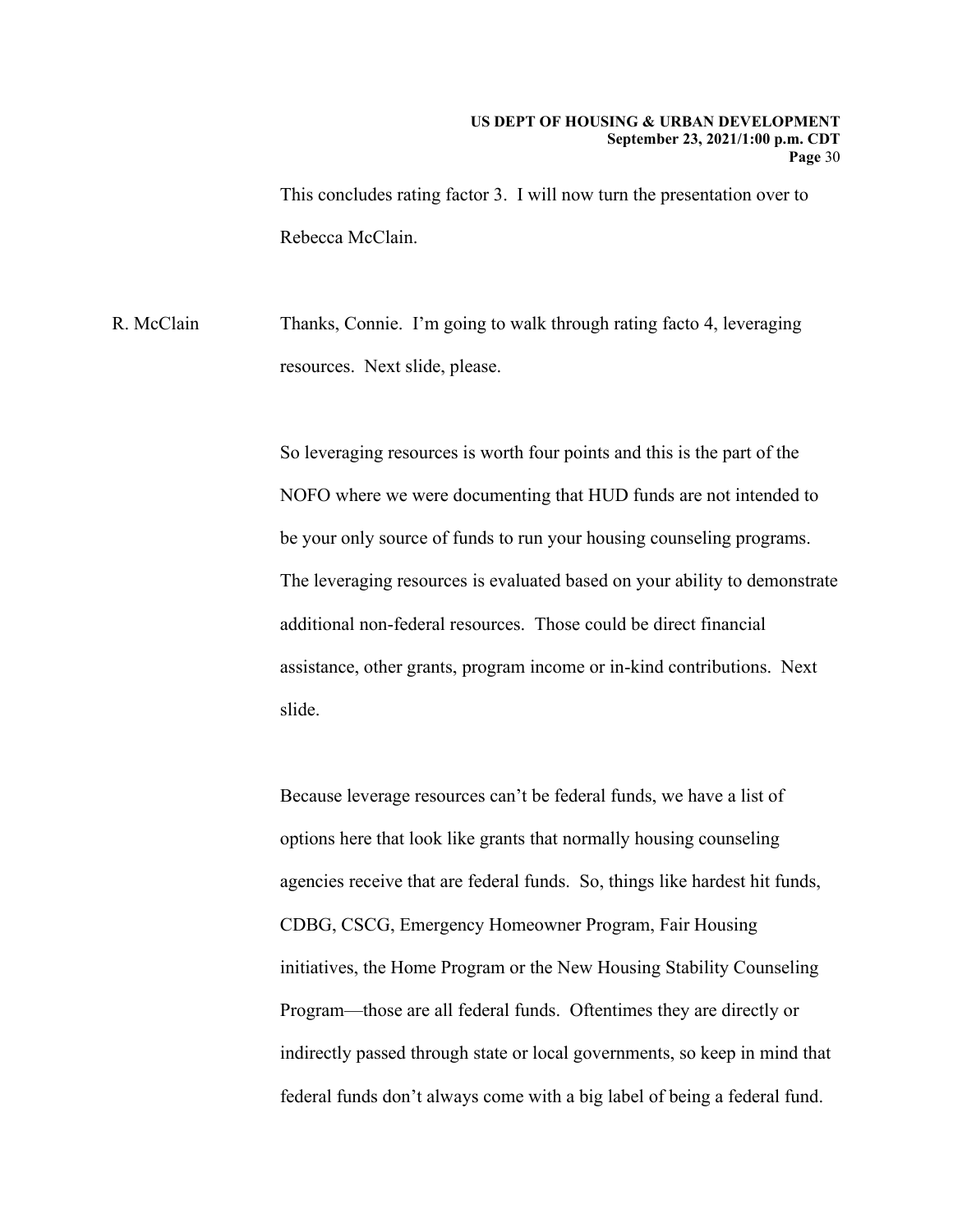We have an example here—this has passed through the city of Pittsburgh. They have a program called Neighborhood Economic Development. It's actually a CDBG pass-through. So, you might want to check in with your funders and confirm their initial funding sources so that you're not listing federal funds on your leveraging resources section. Next slide.

On the Excel chart for leveraging resources, you're going to want to enter things like the named applicant or the sub-grantee or branch that is using the leverage resources. The organization providing the funds, including the point of contacts; phone number; name; email address if we need to confirm the funding stream, so type of contributions and use of funds, especially for in-kind contributions, the kind of in-kind contribution it is, and then the amount of funds available. Keep in mind, because our period of performance goes from April 1, 2021 to September 30, 2022, we're only looking for the amount of funds that are available during that time period. Next slide.

 If funding's available outside of the period of performance, the funds have to be prorated on the documents. Here's an example that we give there. If you have a grant that's calendar year 2021, January through December,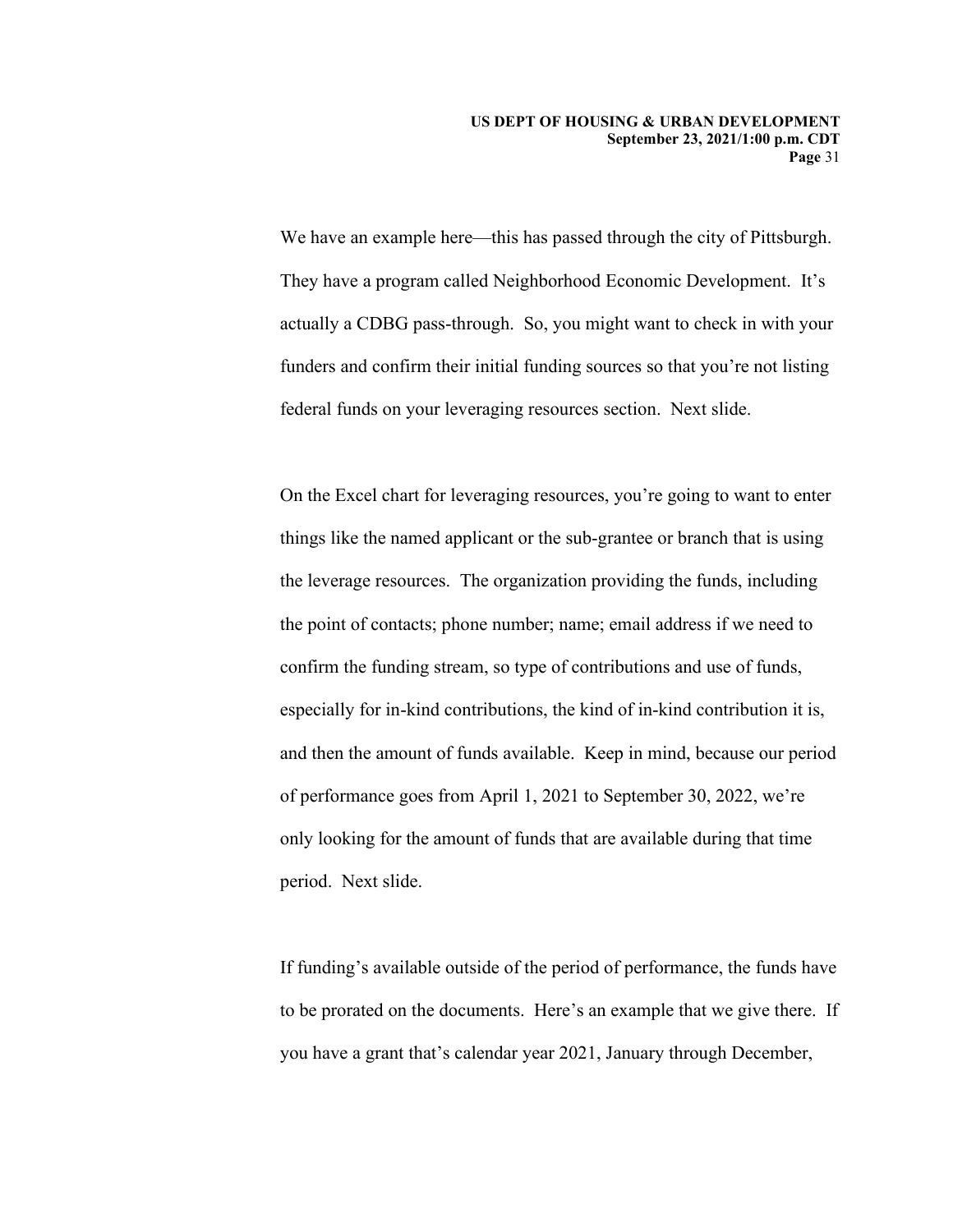performance, April through December. you only include the nine-months of funding that fall within the period of

 the leveraged funds to a separate PDF file. We'll just keep that in the Then, one item of note that you no longer need to transfer the amount of Excel chart. Next slide.

I'm going to hand it off to Joel Schumacher.

Joel Great. Thank you very much, Rebecca. My name is Joel and I'll be handling rating factor number 5. Next slide.

> Rating factor 5 looks at the applicant's success in meeting performance goals and also the commitments that they made under prior NOFA applications and within the grant agreements. The exciting news for you is that there's nothing to be completed on the HUD 9906 forms as all elements of this section are going to be scored using internal data that OHC already has. Next slide.

> Rating factor 5A looks at your performance and ETS reporting. That includes compliance with various programmatic requirements, validation of your agency profiles in a timely manner, submission of your 9902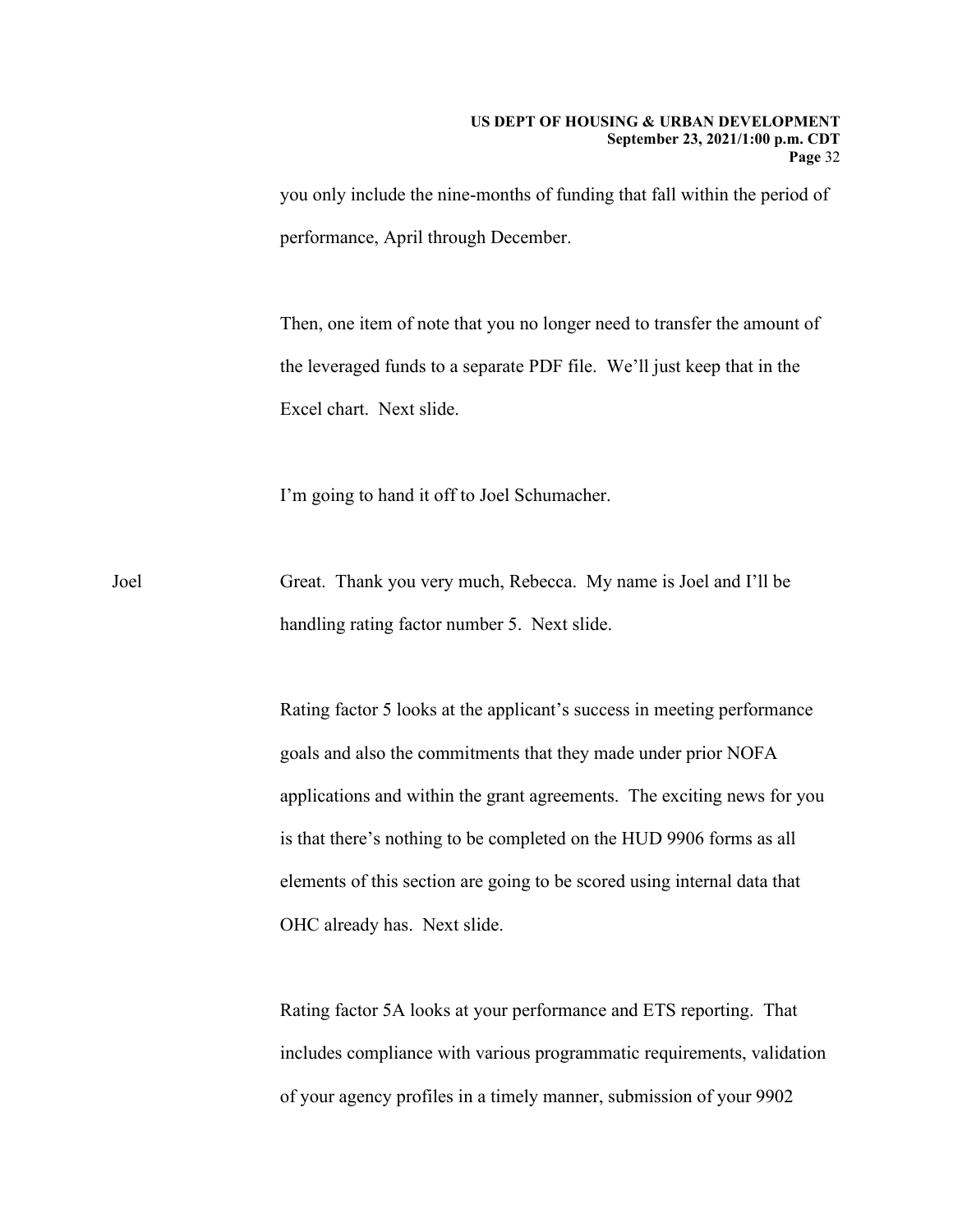reports for client data, and use of a CMS to submit the aforementioned 9902 reports. As I said before applicants are not required to provide a response to the sub-factor. Next slide.

 grantees. We ensure that there was a timely expenditure of previously We also get grant expenditure histories for those who were previously awarded grant funds to go from grant execution through grant drawdowns, reporting, and final reports. Again, nothing needed from your behalf. We have that info ourselves already. Next slide.

 paper copy, 9902 as part of this application. Next slide. Finally, rating factor 5C, counseling outcomes. In this case, we look at your 9902 section 10 outcome data. And a reminder to those applicants which were approved after September  $30<sup>th</sup>$  of 2020, and as such, did not need to submit a Q4 report for FY20, please prepare and submit your

That concludes my section. I'm going to hand it off to my colleague, David Valdez who's going to talk about our very exciting new funding initiative on MSIs and historically black colleges and universities.

David Thank you, Joel. So, we're excited to introduce this new funding initiative. We have allocated \$3 million. Congress has directed us to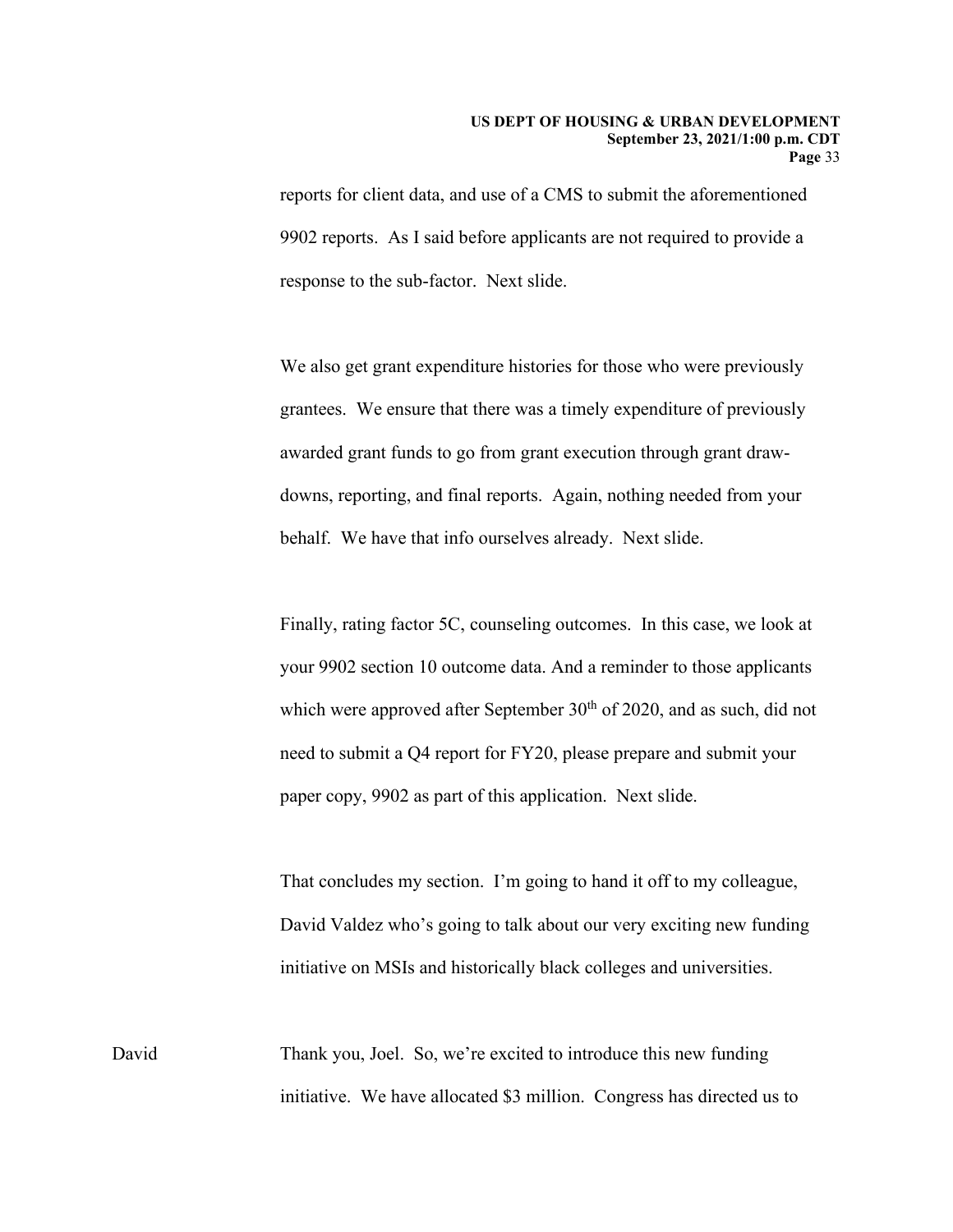spend \$3 million on promoting partnerships between historically black colleges and universities and minority-serving institutions with housing counseling. So, we're excited to bring this initiative to you and to hopefully shed some light on what's expected.

The purpose here is kind of longwinded but really the key is that we want to connect these institutions of higher education that are historically black colleges and universities and minority-serving institutions with housing counseling agencies to benefit the community at large, the folks within the university itself.

 take that experience that both of these institutions have and their to housing services and ultimately increases financial education for folks We believe that there's a mutual benefit here when these institutions of higher ed and housing counseling agencies pair up. So we're looking to respective knowledge bases and meld them in a way that reduces barriers in the target community.

As I stated, we're going to provide \$3 million and the two categories here are HUD-approved housing counseling agencies that can demonstrate their status themselves as an HBCU or minority-serving institution, and/or a HUD approved Housing Counseling Agency through partners with an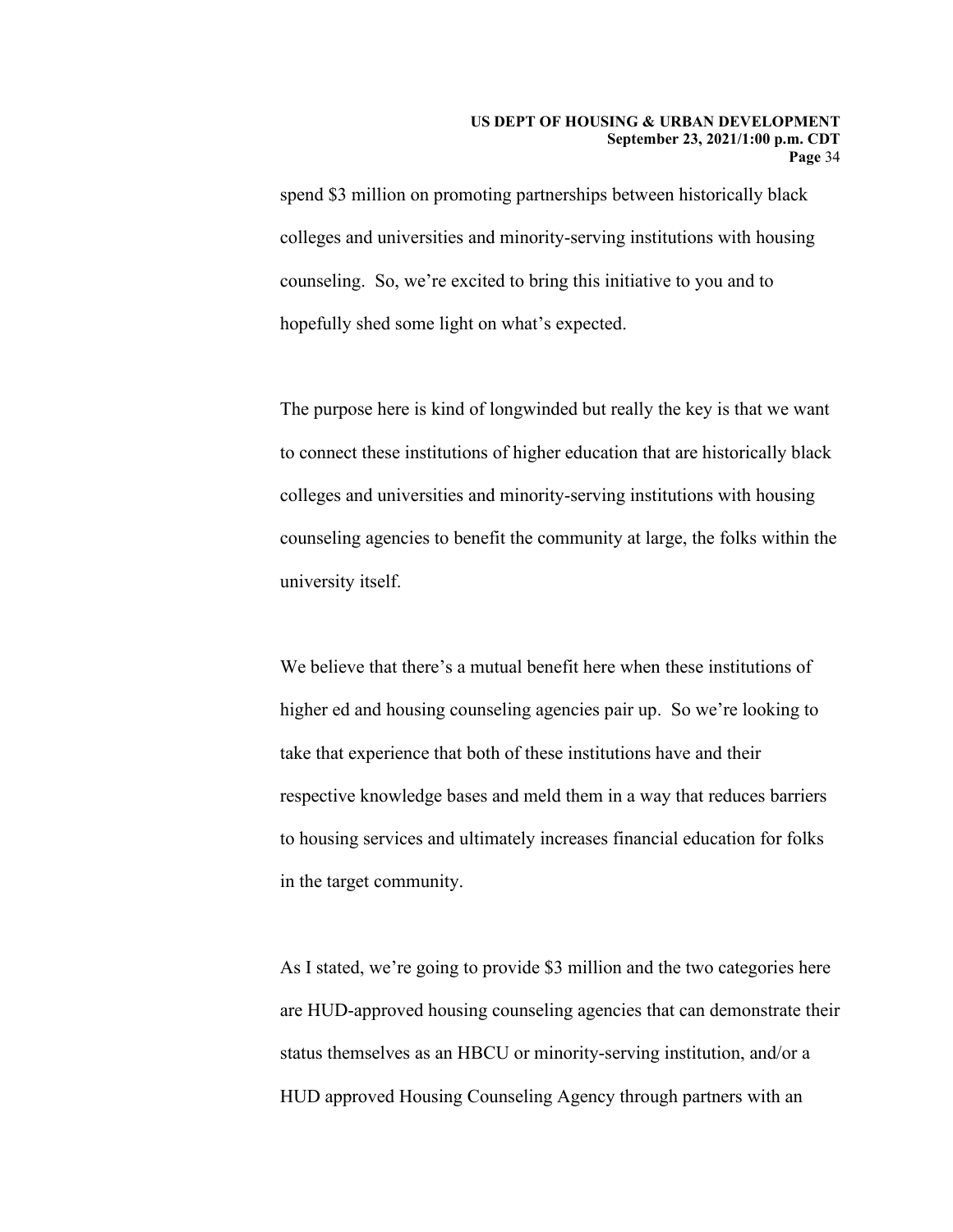HBCU or other MSI. A key thing to note just off the bat, this funding initiative is separate and apart from the HBCU preference point, so you can receive both but just needed to point that out.

Let's talk a bit definitions-wise, because this is a new initiative. We'd like to be clear about what is a minority-serving institution and we did so using the Department of Education's definition, and really it comes down to something quite simple. It's an institution that serves a high proportion of minority students and these are students who are black, Hispanic, Asian-Pacific Islanders or American Indian, or Alaskan Natives. Specifically, there are seven types of MSIs. I won't read them all to you. You can refer back to this at a later point, but some of the major ones are HBCUs, Hispanic-serving institutions, tribal colleges and universities, and so on, but here's an exhaustive list and one that you can refer to later.

Alright, and again, a reminder, who are the eligible applicants? We want to be clear about both the two types of eligible applicants and then, what's required to evidence, what paperwork is needed to submit to HUD to evidence this, your eligibility. The first class, as I already described, is those HUD-approved agencies that are already in HBCUs or MSIs. I have a few in our program who are institutions of higher ed, who are HBCUs or other minority-serving institutions, perhaps with 501C extensions and the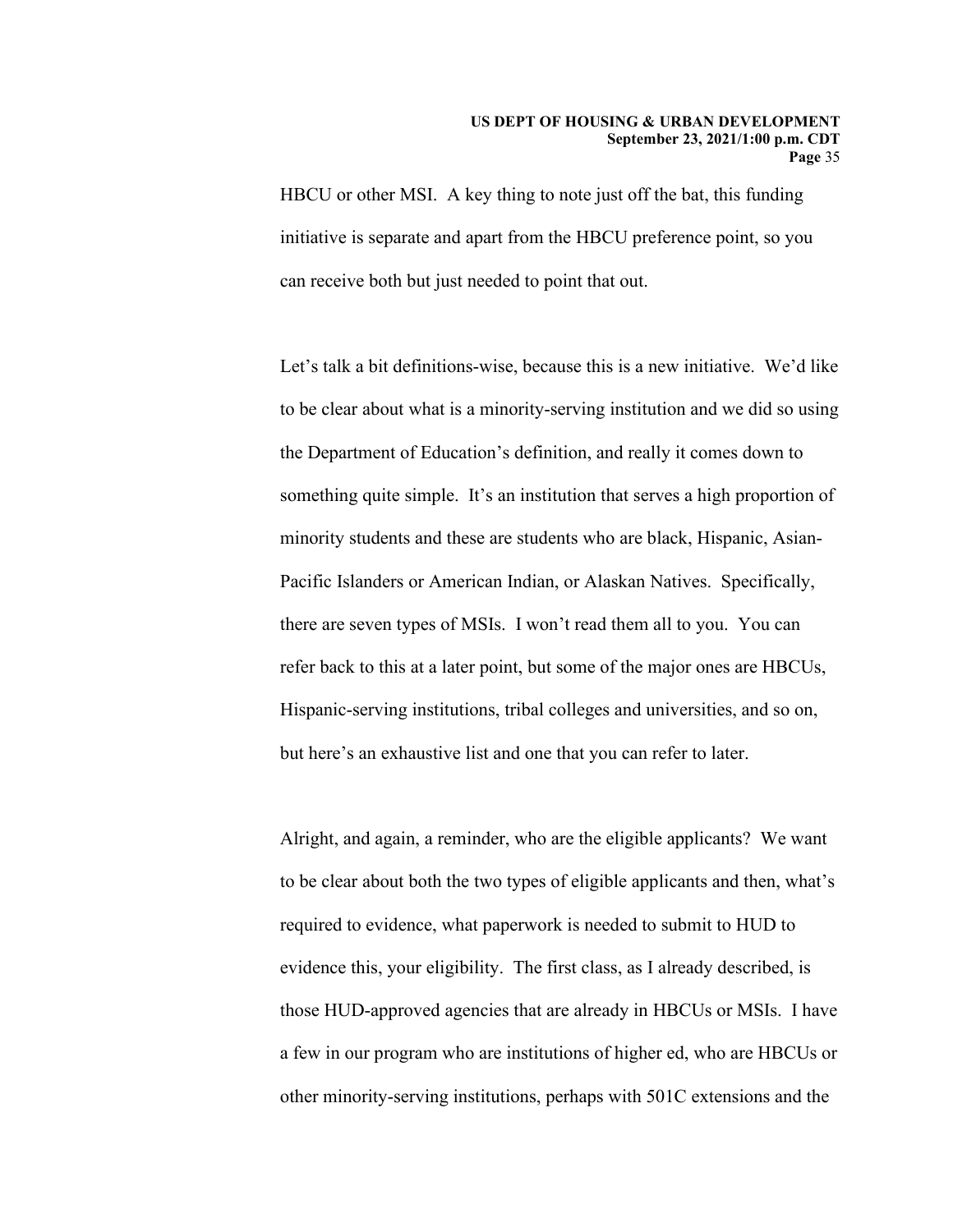status as an MSI, and I would be quite permissive in terms of what that proof looks like. We know it'll look different for different institutions. like. So, these are one category of applicants. And what would be required from that category is just submission of proof of the university

 counseling agency, and the partnering institution of higher ed, the HBCU or MSI. So, these are the two types of eligible applicants. Second category is something we're more familiar with, which is HUDapproved agencies who are not already engaging in this work, but who want to partner with HBCUs and MSIs. So, you're seeking a partnership as a housing counseling agency with an institution of higher ed that meets this criteria. One more thing is required here in addition to that proof of the partnering college's status as an HBCU or an MSI, you would also submit a letter certifying that you are putting into place a partnership and that there's an intent, at least, at this point to enter into said partnership. And we want it to be signed by both the applicant, in this case, the housing

 To remind you, there are five categories of eligible activities that you can build to this grant and they're quite broad and comprehensive in our view. Now what about eligible activities? Thankfully, nothing changes here. This is exactly the same category of eligible activities that you are familiar with within the context of the comprehensive housing counseling NOFO.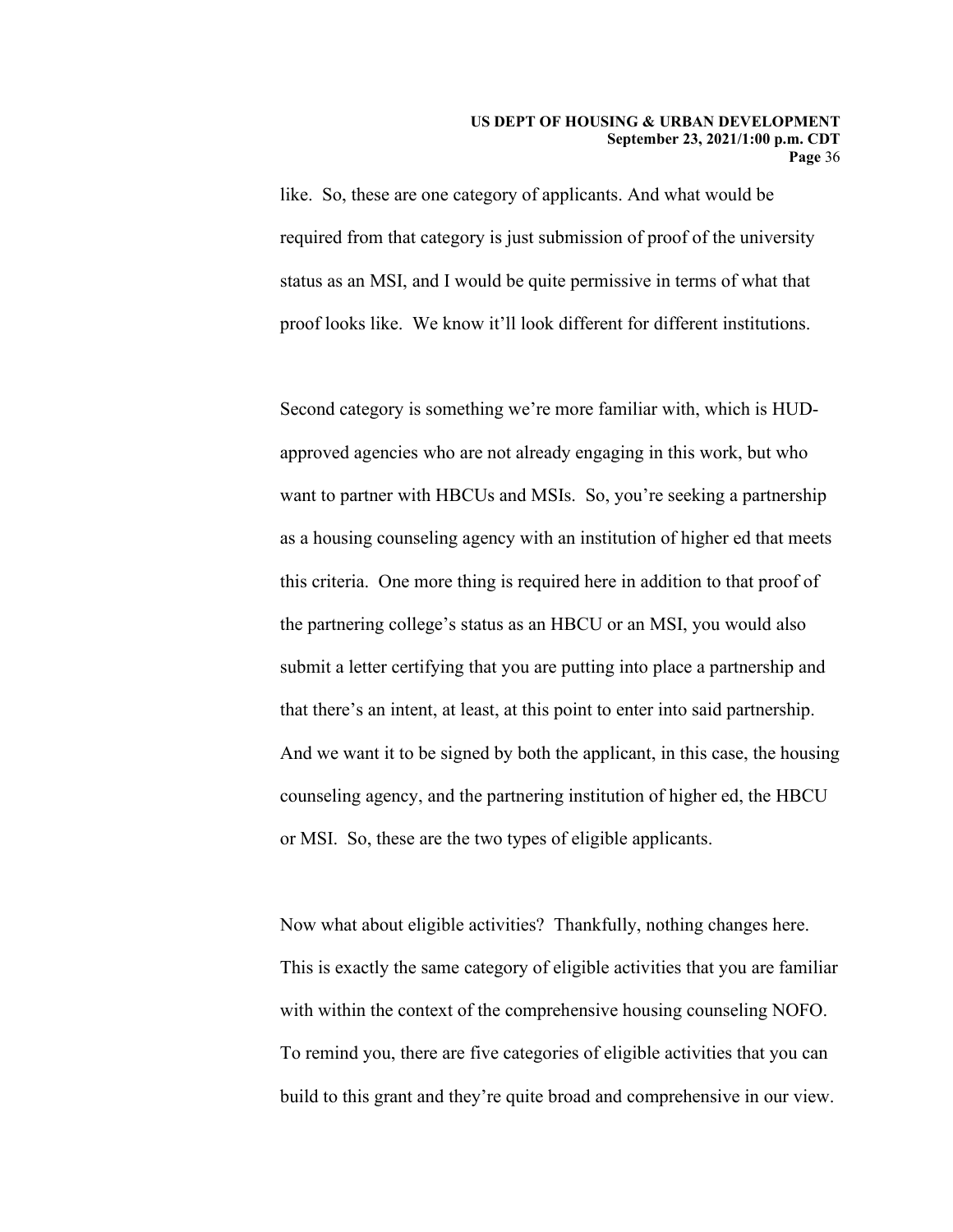#### **US DEPT OF HOUSING & URBAN DEVELOPMENT September 23, 2021/1:00 p.m. CDT Page** 37

Housing counseling, group ed, oversight compliance and quality control, the supervision of the staff and housing counseling training certification.

 good. So we understand that that might be a big piece of the eligible And importantly with this initiative, because it's a new one, we at HUD recognize that there's going to be a large degree of marketing and outreach that's necessary to promote this partnership to the public for the greater activities you might be billing down for and you'll have an opportunity to explain exactly that, how you intend to spend the money, both in a proposed budget and in Chart F, which we will get to shortly, but that is where you're going to describe the nature of your partnership and just what you plan to do.

Let's talk money, so maximum award amounts. You're going to have an opportunity to, in fact you must, indicate maximum grant request and this is going to be considered as a cap in establishing the award and it is specific to this funding initiative. Then, this is very important—as an applicant, you can request up to \$250,000 and this is whether you're the HPCU or the other category, right, I referred [ph] to. For that initial partnership you can request up to \$250,000.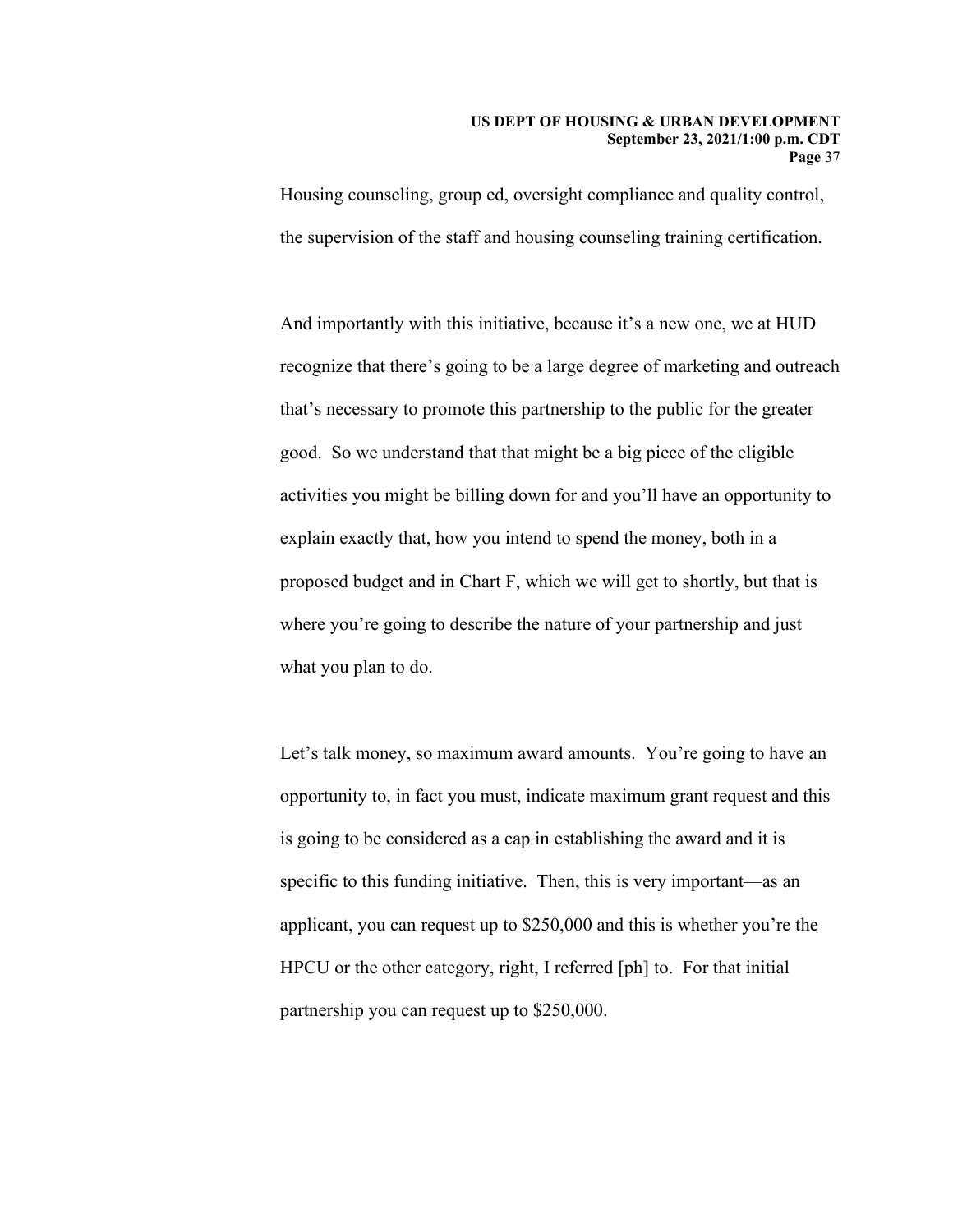#### **US DEPT OF HOUSING & URBAN DEVELOPMENT September 23, 2021/1:00 p.m. CDT Page** 38

And importantly, you can request another \$150,000 for additional partnership. And then for your parent organization, your sub-grantees can also enter into partnerships with an HBCU or an MSI importantly.

 going to look at your Chart F supplement. So again, you're going to have basically we're going to rate and rank the applications once we receive Then, we'll talk a bit about what measures we use to rank and rate these applications for the specific funding initiative, but just to preview, we're going to use the score. Importantly, the most important thing is that we're an opportunity there and we'll, in a bit, we'll actually look at what they look like and I'll explain a little bit more about how you're going to talk about your proposal and the space you'll be given to do so. That's how them.

 Of course, given the fact that we only have \$3 million set aside for this initiative, and it is an initiative or sort of pilot, right, it's the first year, we may not have enough money to go around; however, we just need to state that we reserve the right to fund less than the amount that's requested in your applications, but we will try to do our best to make money go as far as possible of course, and we look forward to reading these applications. Next slide.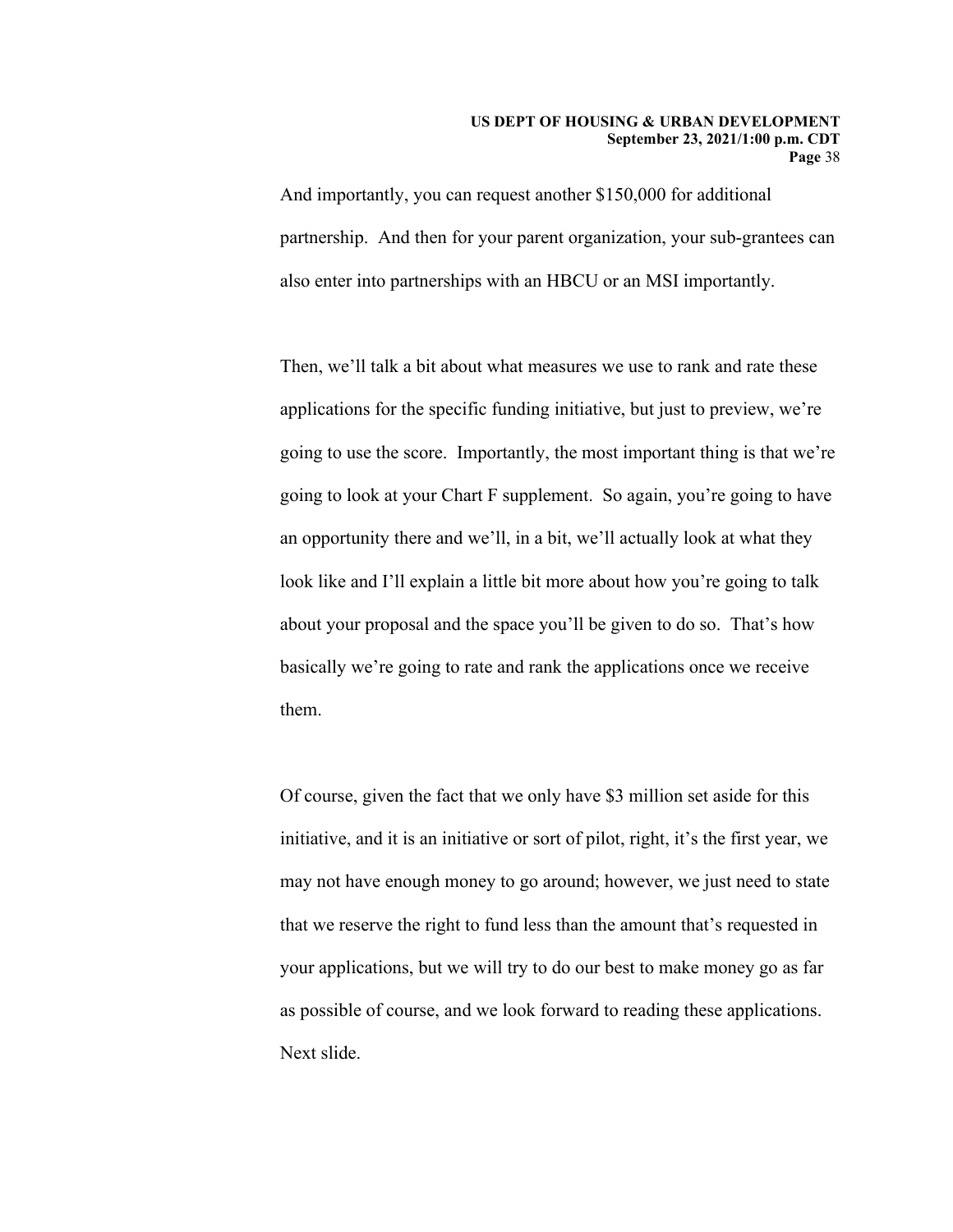thing, you submitted your application, a letter that showed your Alright. If you receive this funding initiative, you receive a passing score on NOFO, you applied using Chart F, you indicated you wanted to do this commitment and your partnership, this part, think of it as the more formalized closing the book on it. This becomes a grant execution. You've already been awarded the money in this circumstance. Well, we expect something a little bit more concrete in terms of your plans and in terms of the proposed activities.

 What you'll be doing at this point is submitting a more formal memorandum of understanding or a similar agreement. And the basic things that it must contain is that you have to specify what the purpose is, what activities you're going to undertake, the respective role and responsibilities for the funding, the participation, how you'll manage the partnership, how the organizational structure looks like and how compliance works with all of that, who'll be overseeing what. And then, also, describe how you will integrate data sharing and reporting capabilities. So, these are the things that are required in the MOU and you'll also see them spelled out in the grant agreement and in any documents should you be awarded.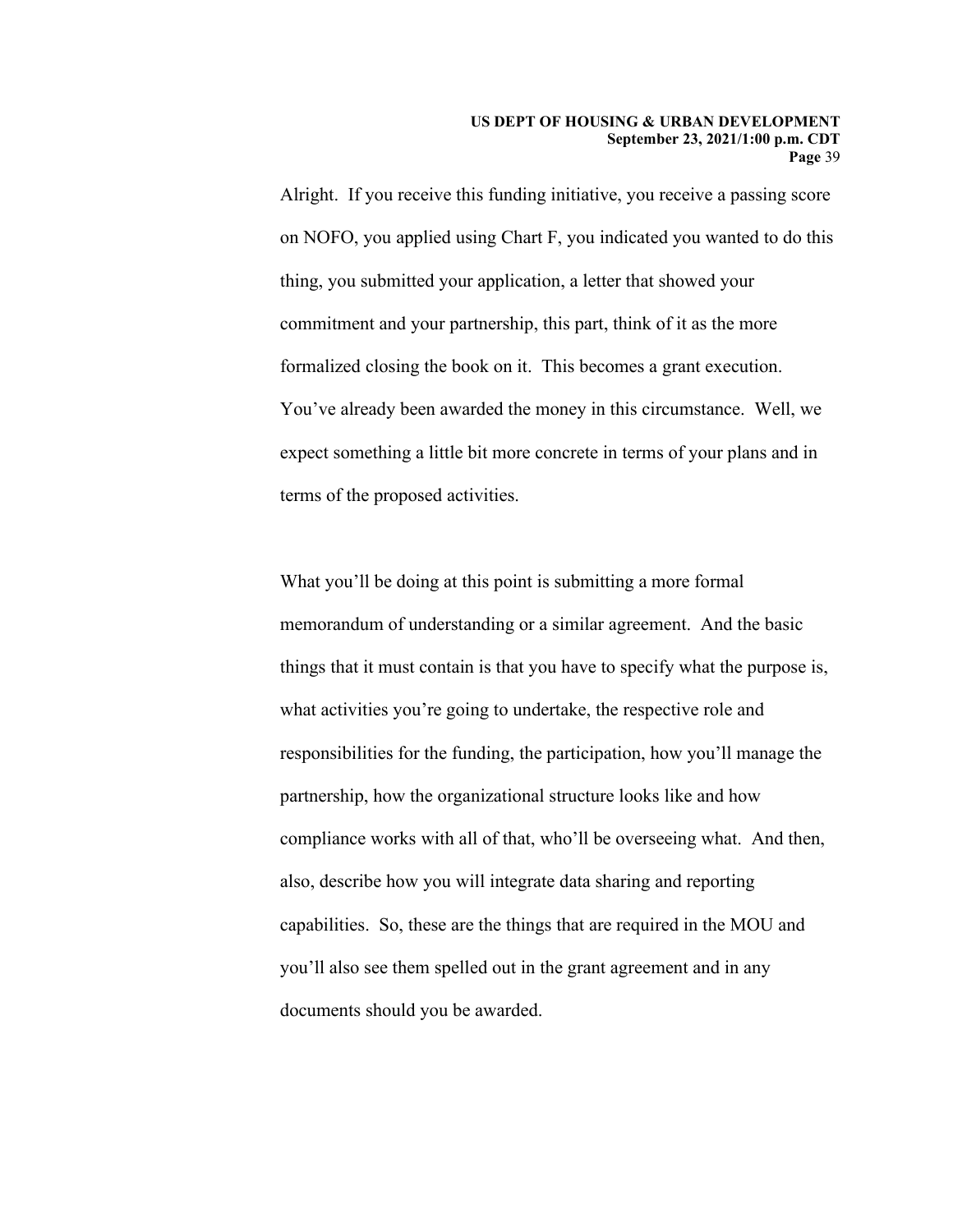#### **US DEPT OF HOUSING & URBAN DEVELOPMENT September 23, 2021/1:00 p.m. CDT Page** 40

 Alright, so let's talk a little bit more about reviewing selection. I kind of we'll take a look at a screenshot of both the LHCA version and what a noted that we would be taking a look at Chart F. We'd be looking at your score. Those are some of the factors that we'll be using to award this money. But I can't stress enough, if you are interested in applying for this money and you intend to partner with an HBCU, or you're an HBCU yourself and you want to avail yourself of this money, you must complete Chart F. This is what HUD will use to score your application and, in a bit, parent chart would look like, but really, this is your opportunity to do two things. One is to give us the technical details you have evidenced in your partnership and what your planned allocations are and that sort of thing, and then, there's a more substantive part where you talk about and sell your proposed partnership and really, this is your chance to make your case for why your partnership should be funded above others.

Let's go ahead and look at what these charts look like, Chart F. This first example of Chart F1 is an LHCA chart. So when you look at this chart here, A1 to B, C, etc., right before the box, this is your opportunity to indicate, yes, I am one of the two categories. In this instance, this is an applicant who's partnering with HBCU or MSI, so in other words, they are not an HBCU or MSI themselves. They have indicated so by checking that second box at A2.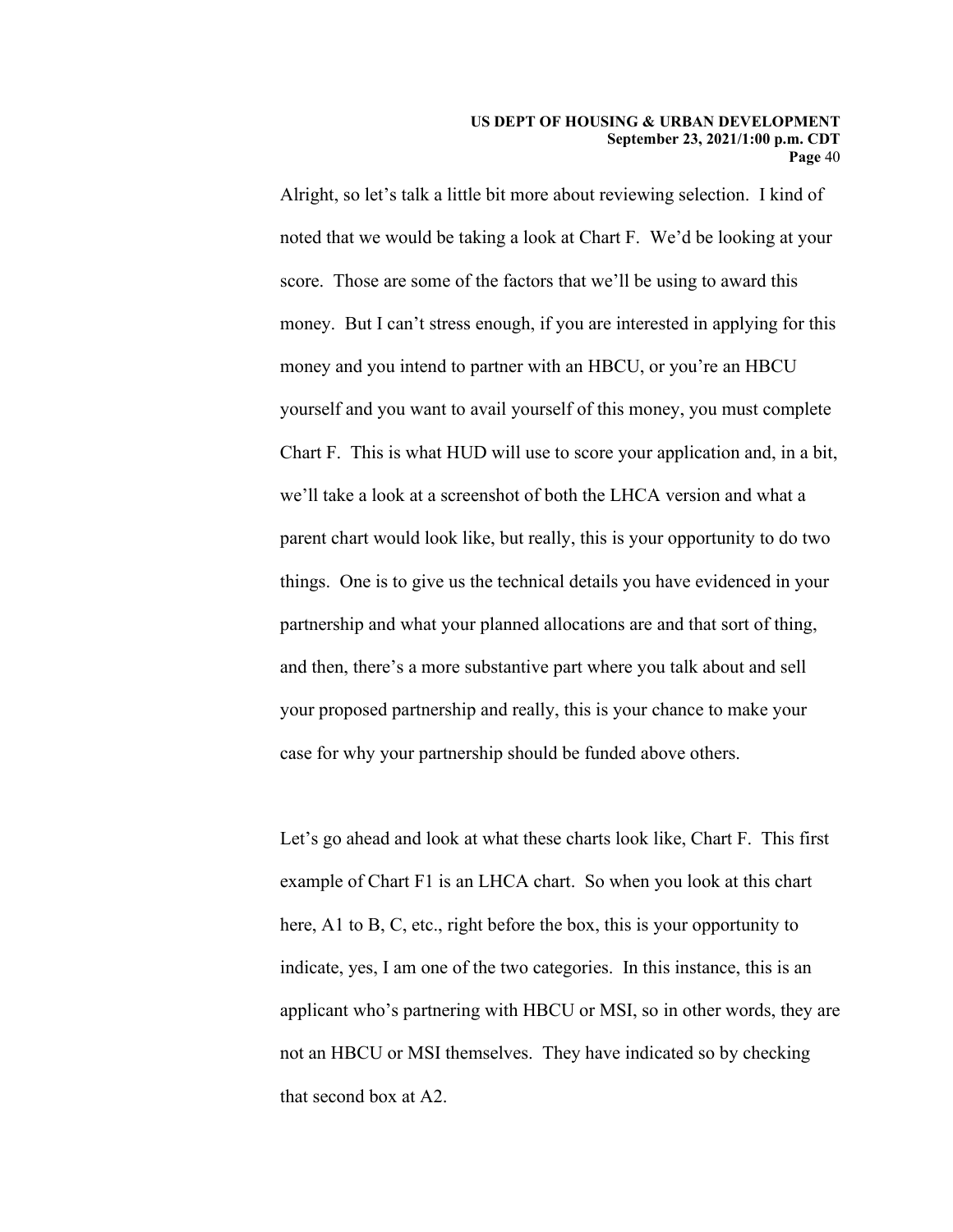Now, I'm going to ask for a projected number of client serves, so how many clients do you think that you and/or your partner are going to serve with the funding during the relevant period of performance? Here, an example would be 100. So, they've indicated so in that box.

contact. Then, the request. This is a must, of course, but you must indicate a total award amount that you're requesting, that you want to figure out exactly how much or at least an estimate of how much it will cost and how much you'll need to provide the services that you'll be describing below. So, you do that in those first couple of sections and then you're given a box. It's a fillable form and you will be entering some vital information which is the name of the counseling agency, and of course, funding HCS ID, and then, the name of the partner. So, the name here would be the name of the partnering HBCU or MSI and there's just basic contact information including the name of the institution, the address and the primary point of

contact.<br>Then, of course, how much you intend to allocate to this partner under this partnership. And as you can see here, a little nuance—in C1, they're requesting \$50,000 and they're proposing to allocate \$45,000, so the implication is they're keeping \$5,000 to do the very necessary work of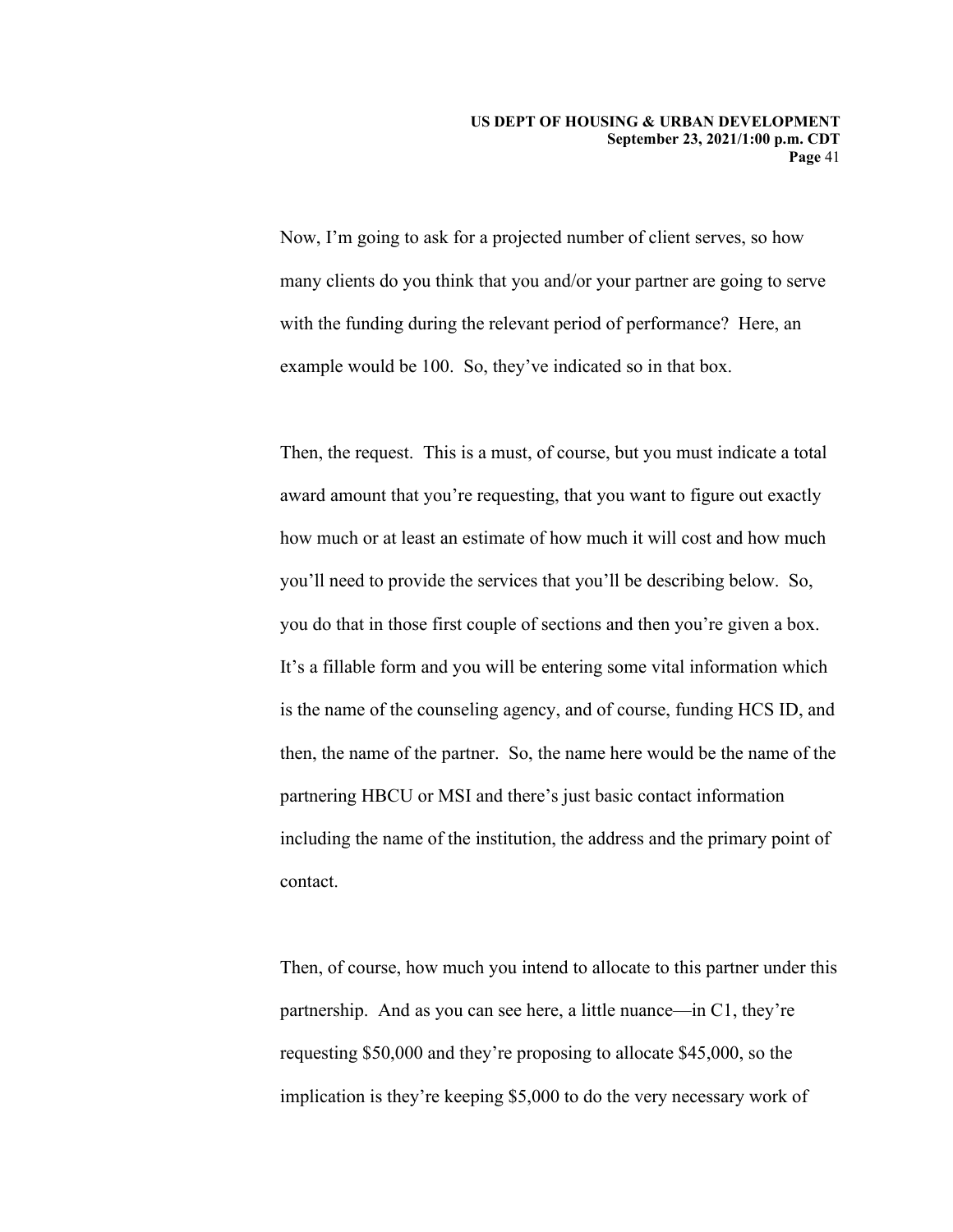oversight and supervision and all of those related tasks. It's understood that a portion of that would need to be retained to administer the grant appropriately.

 this is an applicant who is partnering with an HBCU. They're not one the LHCA did. They'd be asking for \$575,000 to accomplish the efforts Let's take a look at the next chart. Very similar, but what we're looking at there is the parent chart. So, this is the same scenario, though, in terms of themselves. Here, they're projecting to serve 450 clients in this partnership and so you can see they're asking for substantially more than that they define below.

You'll want to notice here in the chart, first, you put the intermediary, so the partnership, the entity that's entering into partnership with the HBCU or MSI. Here, it would be the intermediary, the applicant. And of course, the applicant has an affiliate network of sub-grantees and here three of them, or two of them, rather, have entered into partnerships with various HBCUs or MCIs. For example, there's a first partnership with a subgrantee, the housing counseling org, and so is the second partnership so that housing counseling organizations who's under the intermediary has entered into two partnerships with two different HBCUs or MSIs as you can see. One with Cal State, the other with Tuskegee University.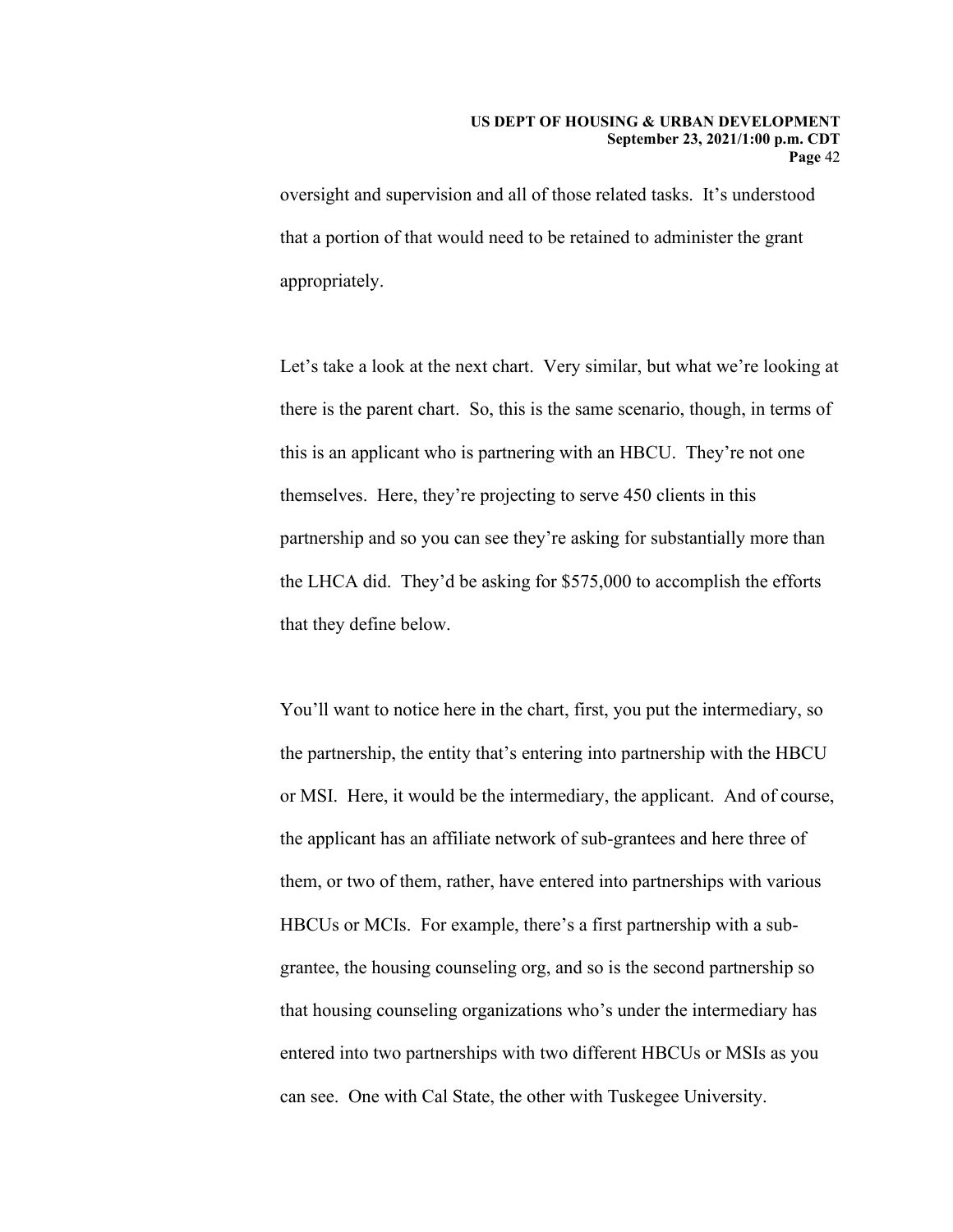Then, as another example, there's a separate sub-grantee, so sub-grantee number two and their partnership for housing in this scenario, here's the information, right, who they're partnering with which would be [indiscernible] College. And then, of course, the corresponding suballocation amounts and same rule applies. We understand that a portion would be expected to be retained for appropriate oversight and fulfilling those responsibilities.

This is what you will see on the chart underneath the screenshots we just saw. This is again, this is your chance to now tell us the substance of what your partnership's going to look like, what you think you can accomplish, the types of folks you think you will reach, the initiatives you will advance. This is where you have that opportunity and the in marked openended question-type format to do exactly that, so you're asked to describe what the proposed activities are. You need to define and tell us about the need for this activity and the importance of it. Tell us about your experience and capacity, both individually and as a team here in partnership. How are you going to measure outcomes? This is very important.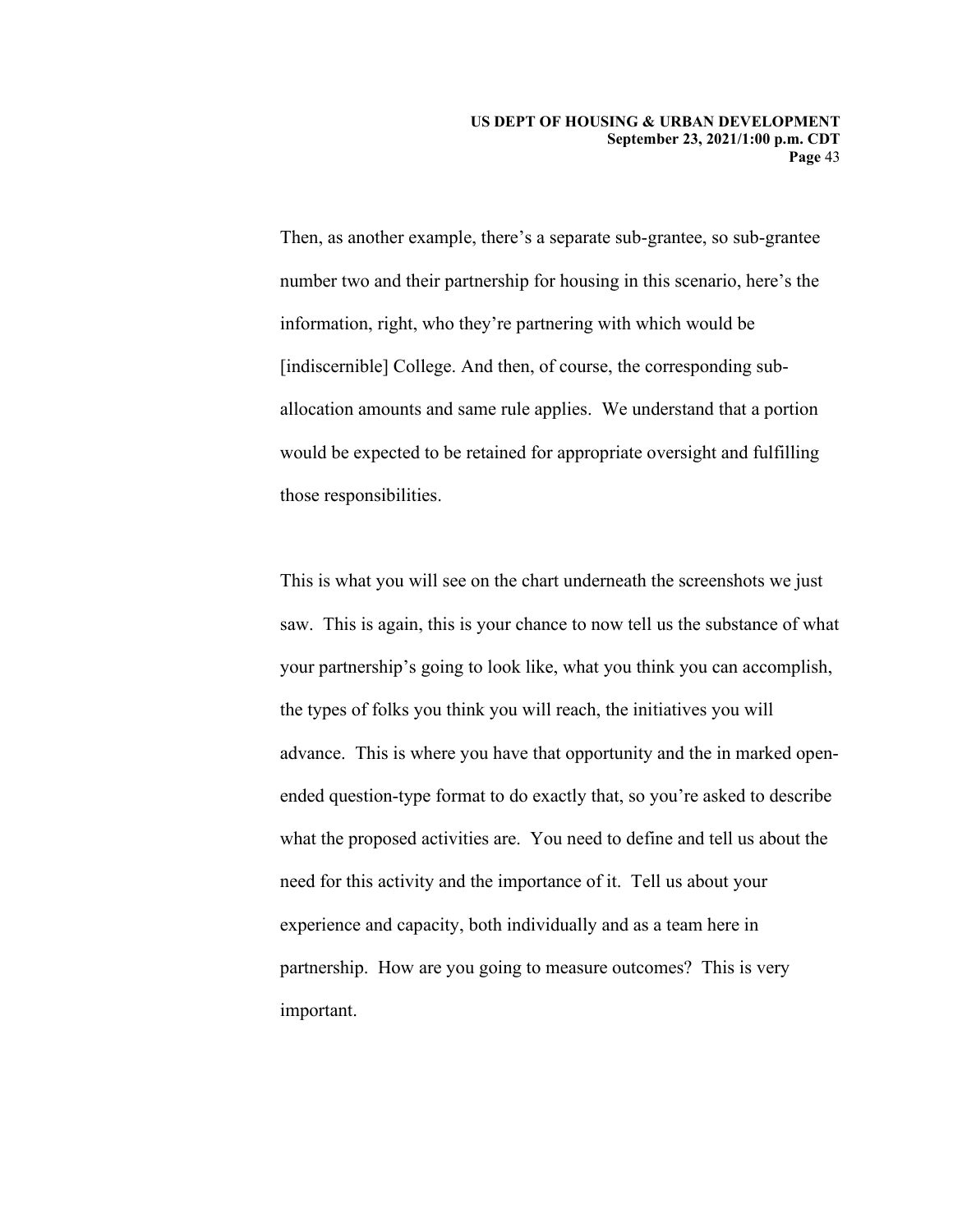#### **US DEPT OF HOUSING & URBAN DEVELOPMENT September 23, 2021/1:00 p.m. CDT Page** 44

students and the faculty into these activities and/or serve them? Whenever Congress gives money for these types of initiatives, rightfully so, they want to know what was the impact and this is how we need you to think, which is how are you going to measure outcomes and impact on your target population, and how are you going to integrate the students and the faculty, right? Not just the traditional way we think about these in terms of impacting low-to-moderate income communities which is ultimately the goal but here, too, how might you be able to integrate the

Generally, we just would like you to describe the existing partnerships you have in the community and then, of course, the dollar amount that you indicated above. Throughout this narrative, it should be essentially telling us and adding up to the amount requested.

 Before I end, you know this is the end of chart-out, so this would be the entirety of it. What I showed you was a screenshot, some of those initial threshold questions, and then, the more substantive make your case portion. I do want to say that there's a new minority serving institution and historically black college website that's on the HUD Exchange and so, you can find that either by going straight to our Housing Counseling HUD Exchange or simply Googling HBCU Housing Counseling. It will come up and it will provide some guidance I think. If anything is left unclear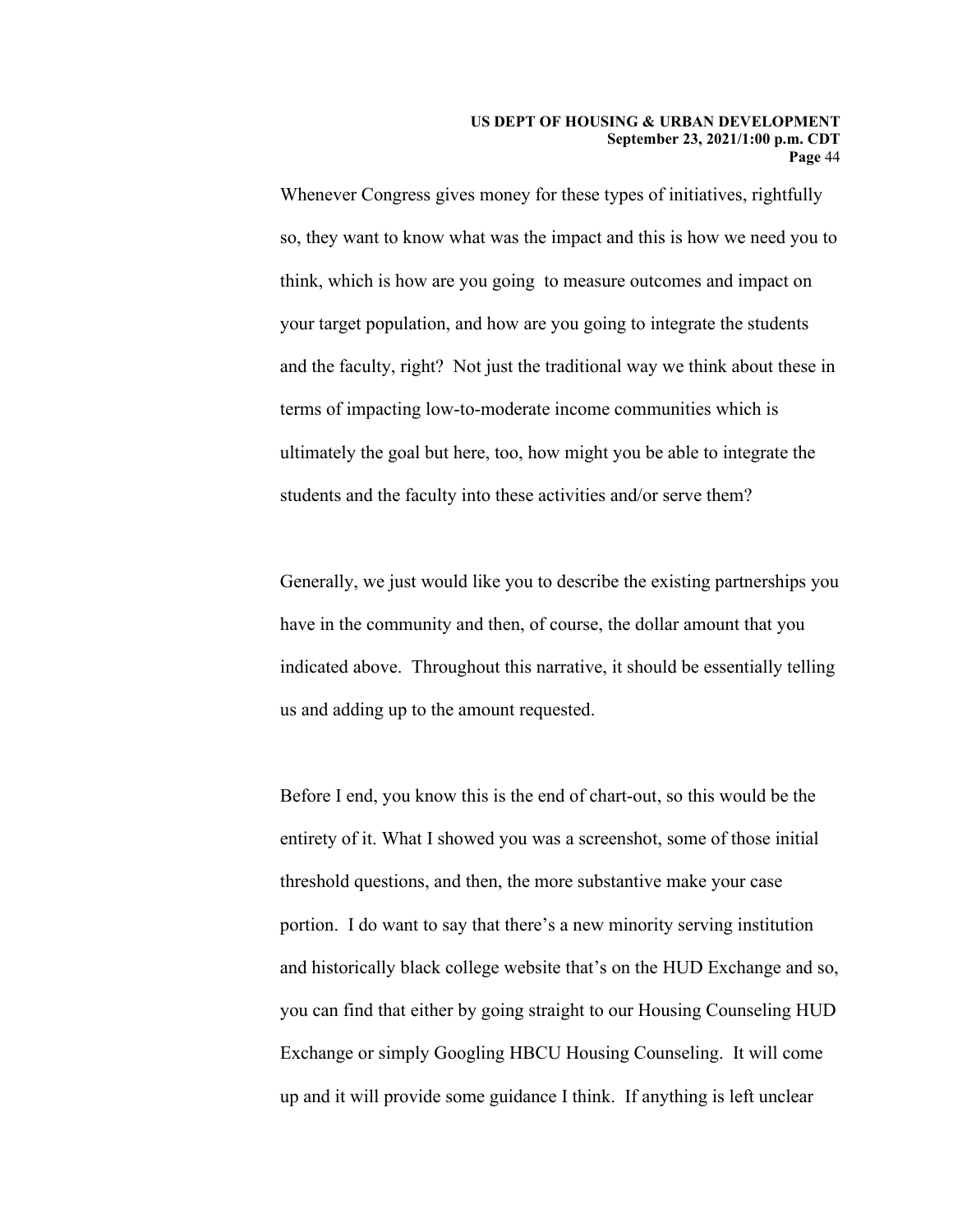after this presentation, I would advise you to go to that website. It just launched prior to this call, so we're excited about that and also, there was a training that took place on May the  $27<sup>th</sup>$  of this year and it was a training called, 'HBCU and other MSI Partnerships.' It's right on point. It'll give you some great ideas about existing partnerships, the benefits of partnerships and should serve as a catalyst for some of your own original ideas and we're excited to pursue this initiative and we hope you're just as excited.

With that, I'll go ahead and pass it over to my colleague. Thank you.

Tracie Great. Thank you, David. Next slide please and thank you. I want to say thank you to all the presenters for this helpful information today. We know that especially the for first-timers, the application process can feel a little overwhelming so we hope that the training today will help clarify some of the questions that you may have and help you understand the applications process.

> to those as well. If you have questions about the NOFO, you can also If you have submitted a question through the Q&A box, and we did not get to your question today, we will respond to you directly or through the FAQ process, which we publish our FAQs. Hopefully you all have a link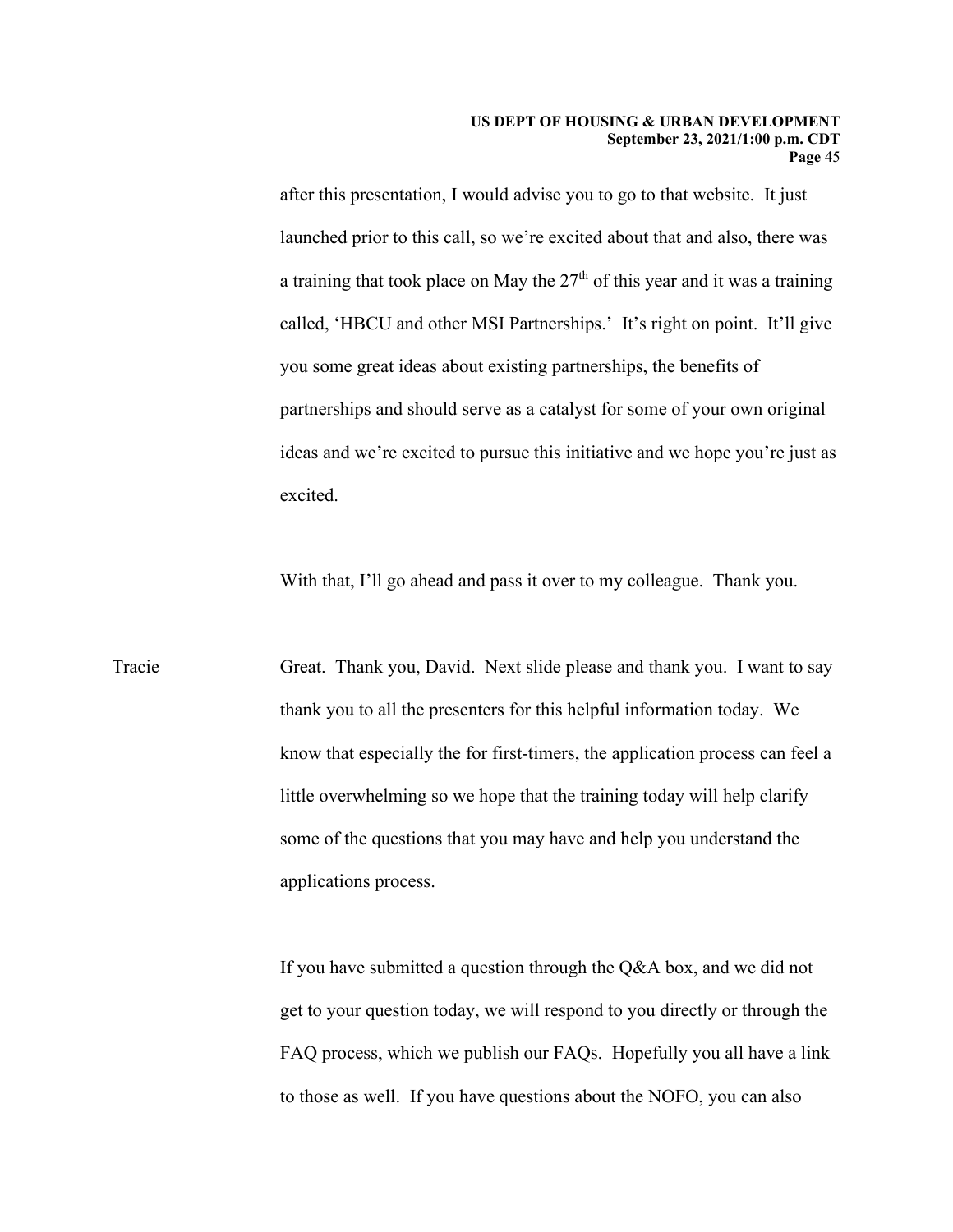send them directly to the housing.com [counseling@hud.gov](mailto:counseling@hud.gov) mailbox. If you have any technology issues, we ask that you send those or contact grants.gov directly. For instance, if you are unable to log into your account or upload documents, please contact them first.

Also, if you send an email, please make sure that you keep copies of all your correspondences. You want to make sure that you do keep a paper trail of those communications, especially in the unlikely event that you experience any issues submitting your application or if you need to appeal a submission or if you have a late submission that needs to be appealed. Next slide.

 sure that you're able to get all the required forms of documentation Please make sure that you read carefully through the NOFO and follow all the instructions. We want to make sure that you understand the charts and how to fill them out maybe. The instructions in the NOFO itself are very comprehensive, so please take the time to read through it. Make sure you answer all the questions, submit your application on time and please try to submit early if possible. We highly encourage you all to not wait until the last day or minute to submit your application because we want to make submitted through grants.gov, so that we can score your application.